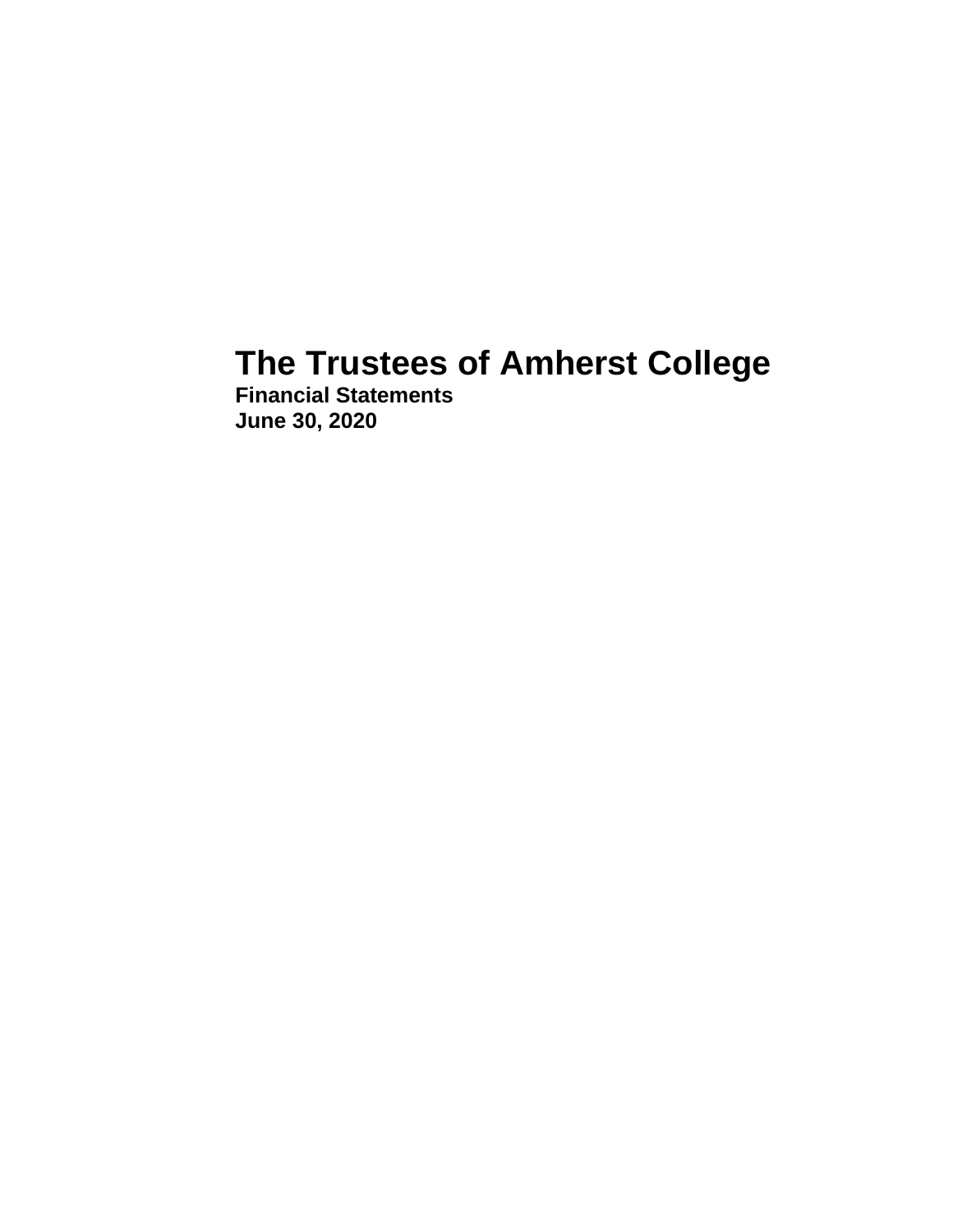# **Page(s)**

| <b>Consolidated Financial Statements</b> |  |
|------------------------------------------|--|
|                                          |  |
|                                          |  |
|                                          |  |
|                                          |  |
|                                          |  |
|                                          |  |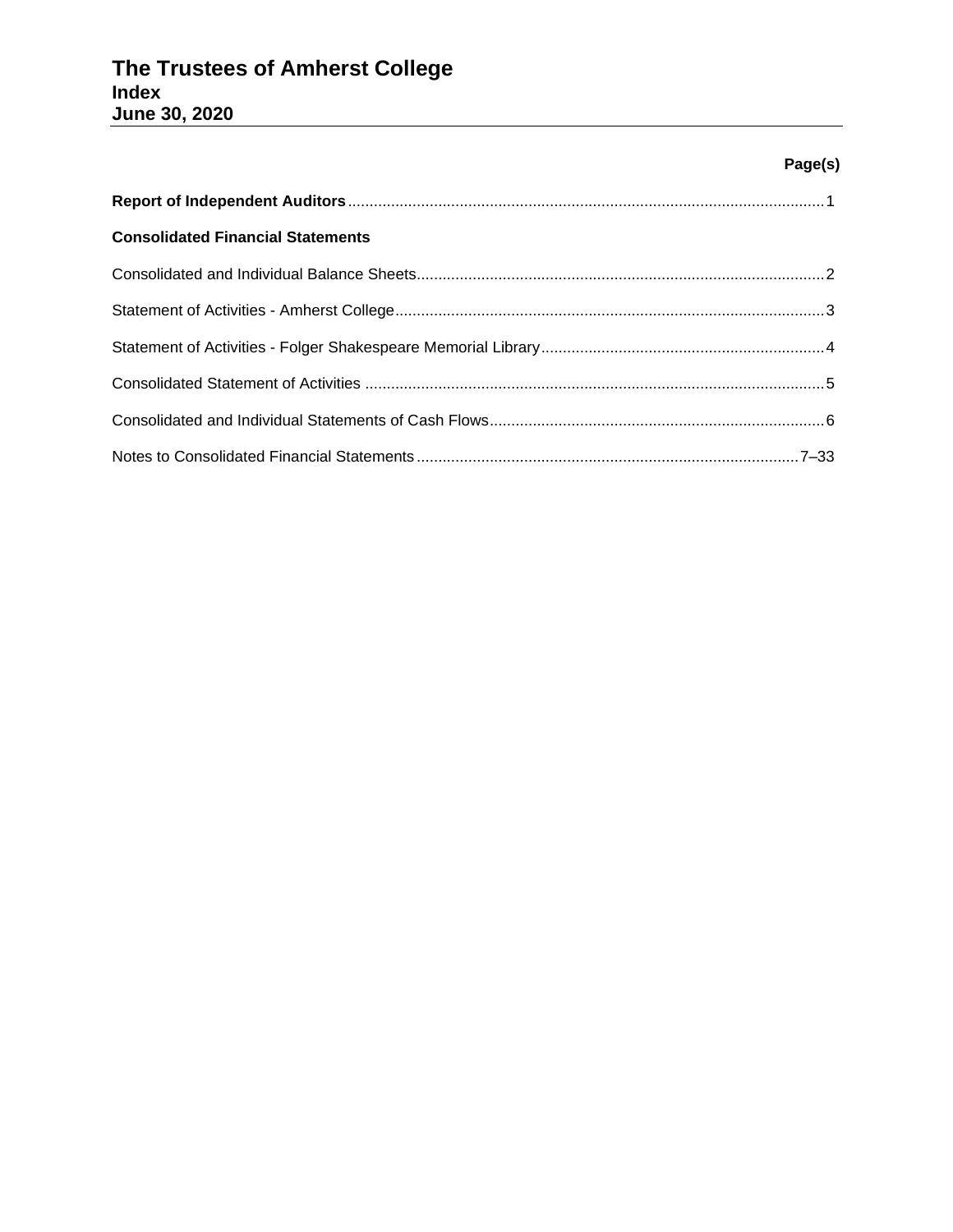

# **Report of Independent Auditors**

To the Board of Trustees of Amherst College

We have audited the accompanying consolidated financial statements of the Trustees of Amherst College and its subsidiary and the individual financial statements of Amherst College and Folger Shakespeare Memorial Library (collectively, the "Company"), which comprise the consolidated and individual balance sheets as of June 30, 2020, and the related consolidated and individual statements of activities and of cash flows for the year then ended.

# *Management's Responsibility for the Consolidated and Individual Financial Statements*

Management is responsible for the preparation and fair presentation of the consolidated and individual financial statements in accordance with accounting principles generally accepted in the United States of America; this includes the design, implementation and maintenance of internal control relevant to the preparation and fair presentation of consolidated and individual financial statements that are free from material misstatement, whether due to fraud or error.

# *Auditors' Responsibility*

Our responsibility is to express an opinion on the consolidated and individual financial statements based on our audit. We conducted our audit in accordance with auditing standards generally accepted in the United States of America. Those standards require that we plan and perform the audit to obtain reasonable assurance about whether the consolidated and individual financial statements are free from material misstatement.

An audit involves performing procedures to obtain audit evidence about the amounts and disclosures in the consolidated and individual financial statements. The procedures selected depend on our judgment, including the assessment of the risks of material misstatement of the consolidated and individual financial statements, whether due to fraud or error. In making those risk assessments, we consider internal control relevant to the Company's preparation and fair presentation of the consolidated and individual financial statements in order to design audit procedures that are appropriate in the circumstances, but not for the purpose of expressing an opinion on the effectiveness of the Company's internal control. Accordingly, we express no such opinion. An audit also includes evaluating the appropriateness of accounting policies used and the reasonableness of significant accounting estimates made by management, as well as evaluating the overall presentation of the consolidated and individual financial statements. We believe that the audit evidence we have obtained is sufficient and appropriate to provide a basis for our audit opinion.

## *Opinion*

In our opinion, the consolidated and individual financial statements referred to above present fairly, in all material respects, the consolidated financial position of the Trustees of Amherst College and its subsidiary and the individual financial positions of Amherst College and Folger Shakespeare Memorial Library as of June 30, 2020, and the consolidated and individual changes in their net assets and cash flows for the year then ended in accordance with accounting principles generally accepted in the United States of America.

Pricewaterhouse Coopers LLP

November 24, 2020

PricewaterhouseCoopers LLP, 185 Asylum Street, Suite 2400, Hartford, Connecticut 06103-3404 T: (860) 241 7000, F: (860) 241 7590, www.pwc.com/us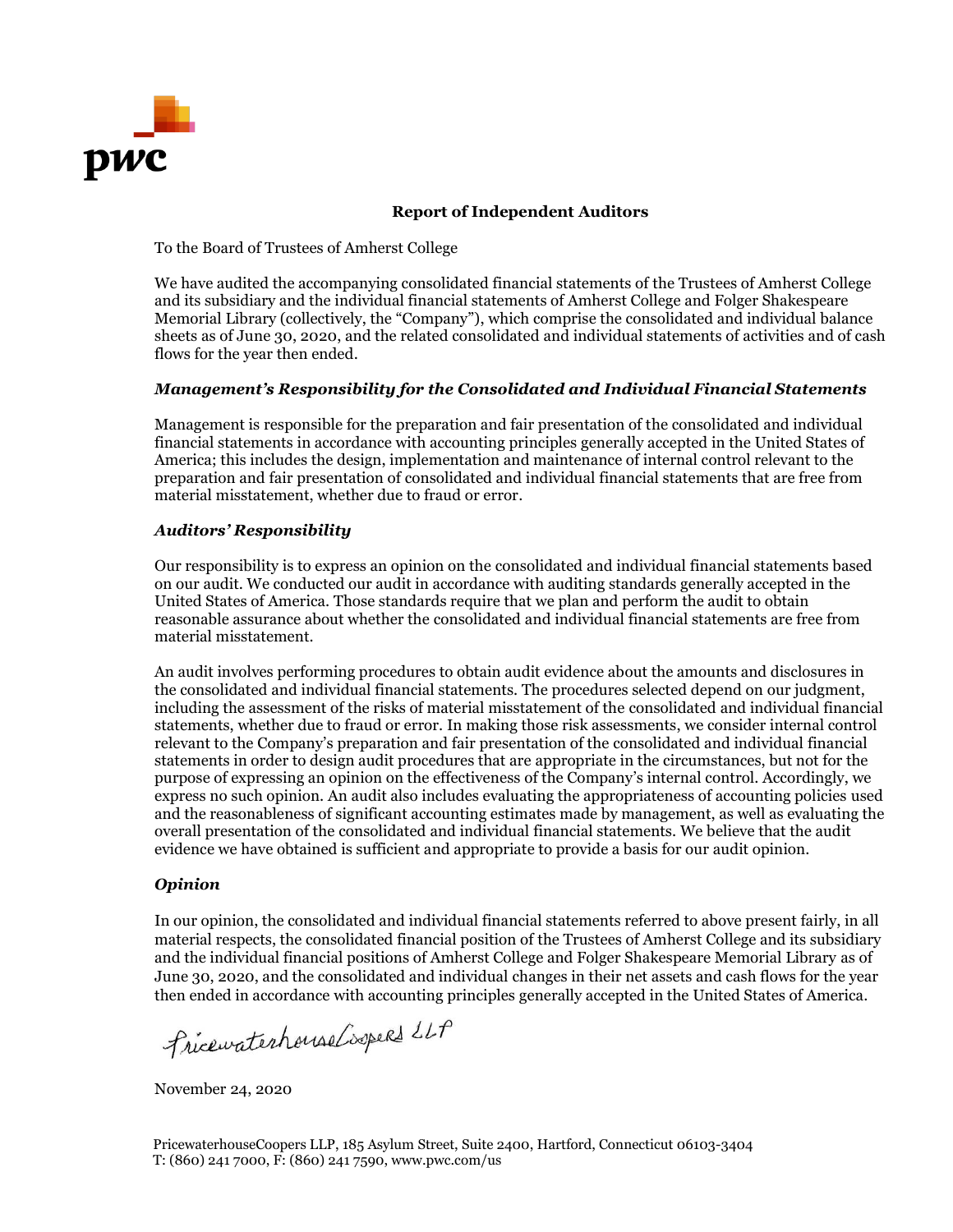# **The Trustees of Amherst College Consolidated and Individual Balance Sheets June 30, 2020**

|                                                                 | <b>Amherst</b><br><b>College</b> | <b>Folger</b><br><b>Shakespeare</b><br><b>Memorial</b><br>Library | <b>Total</b><br><b>Consolidated</b> |
|-----------------------------------------------------------------|----------------------------------|-------------------------------------------------------------------|-------------------------------------|
|                                                                 |                                  |                                                                   |                                     |
| <b>Assets</b>                                                   | \$                               |                                                                   |                                     |
| Cash and cash equivalents<br>Accounts and loans receivable, net | 286,541,563<br>8,832,947         | \$<br>57,811,265<br>1,131,178                                     | \$<br>344,352,828<br>9,964,125      |
| Contributions receivable, net                                   | 53,843,829                       | 3,506,816                                                         | 57,350,645                          |
| Beneficial interest in perpetual trusts                         | 17,296,797                       |                                                                   | 17,296,797                          |
| Other assets                                                    | 5,648,231                        | 1,065,569                                                         | 6,713,800                           |
| Investments                                                     | 2,802,125,092                    | 359,612,801                                                       | 3,161,737,893                       |
| Property, plant and equipment, net                              | 618,509,795                      | 53,797,800                                                        | 672,307,595                         |
| <b>Total assets</b>                                             | \$3,792,798,254                  | \$<br>476,925,429                                                 | \$4,269,723,683                     |
| <b>Liabilities and Net Assets</b>                               |                                  |                                                                   |                                     |
| Accounts payable                                                | \$<br>9,427,720                  | \$<br>1,049,535                                                   | \$<br>10,477,255                    |
| <b>Accrued liabilities</b>                                      | 4,422,591                        | 325,796                                                           | 4,748,387                           |
| Deferred income and deposits                                    | 3,349,146                        | 457,252                                                           | 3,806,398                           |
| Liability for life income obligations                           | 33,627,373                       | 637,010                                                           | 34,264,383                          |
| Pension and postretirement benefit obligations                  | 72,003,031                       | 10,078,470                                                        | 82,081,501                          |
| Bonds payable                                                   | 543,333,570                      | 35,000,000                                                        | 578,333,570                         |
| Interest rate swap agreement                                    | 21,251,712                       |                                                                   | 21,251,712                          |
| Asset retirement obligations                                    | 5,584,512                        | 196,690                                                           | 5,781,202                           |
| Other liabilities                                               | 6,113,938                        | 1,010,238                                                         | 7,124,176                           |
| <b>Total liabilities</b>                                        | 699,113,593                      | 48,754,991                                                        | 747,868,584                         |
| <b>Net Assets</b>                                               |                                  |                                                                   |                                     |
| Without donor restriction                                       | 1,158,045,755                    | 82,038,735                                                        | 1,240,084,490                       |
| With donor restriction                                          | 1,935,638,906                    | 346, 131, 703                                                     | 2,281,770,609                       |
| Total net assets                                                | 3,093,684,661                    | 428,170,438                                                       | 3,521,855,099                       |
| Total liabilities and net assets                                | \$3,792,798,254                  | \$<br>476,925,429                                                 | \$4,269,723,683                     |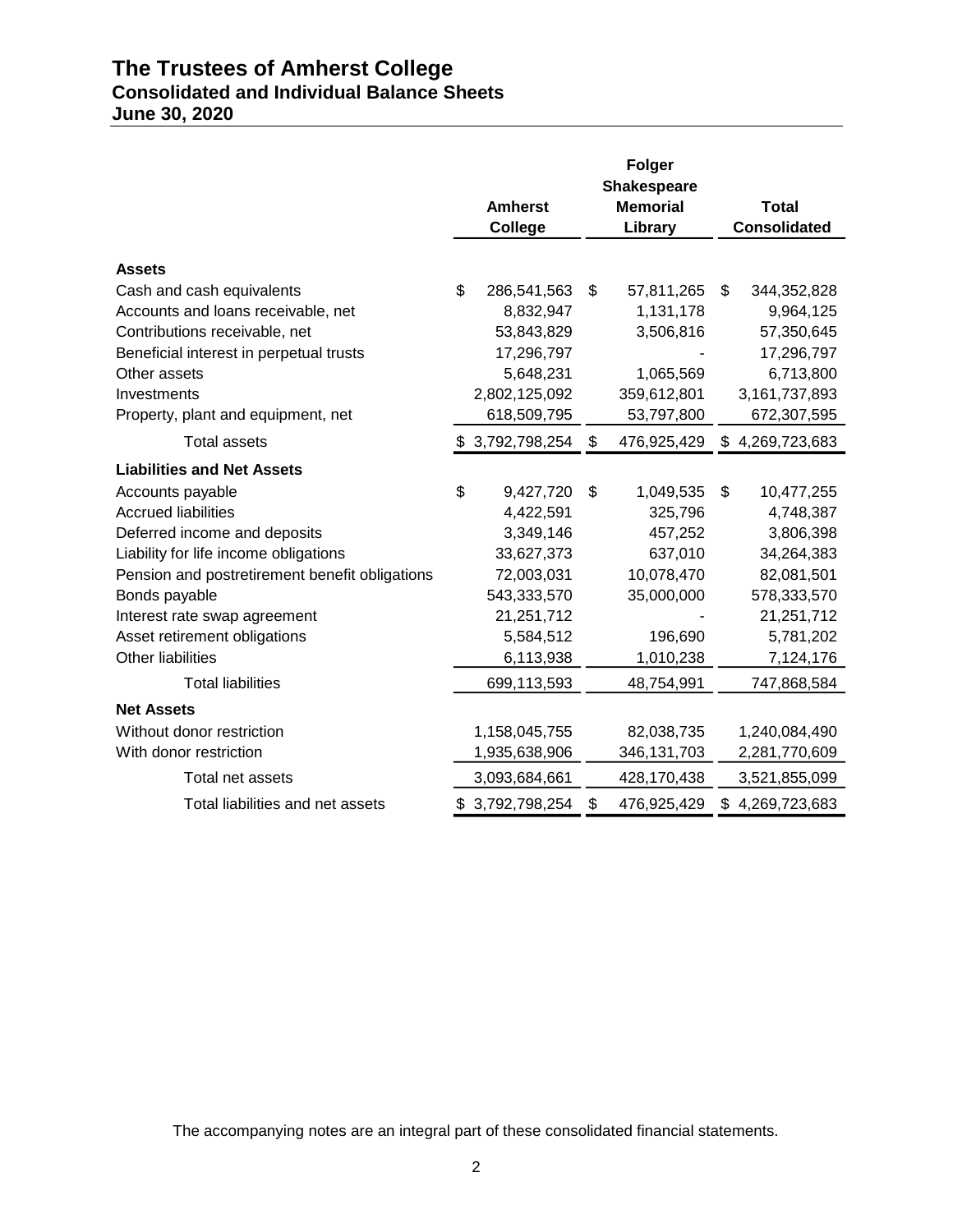# **The Trustees of Amherst College Statement of Activities – Amherst College Year Ended June 30, 2020**

|                                                                                                                       | <b>Without Donor</b><br><b>Restrictions</b>        | <b>With Donor</b><br><b>Restrictions</b>      | <b>Total</b>                                        |
|-----------------------------------------------------------------------------------------------------------------------|----------------------------------------------------|-----------------------------------------------|-----------------------------------------------------|
| Operating revenues and other support<br>Net student revenue<br>Tuition, fees, room and board, net of financial aid    |                                                    |                                               |                                                     |
| of \$59,631,783                                                                                                       | \$<br>66,067,927                                   | \$                                            | \$<br>66,067,927                                    |
| Endowment distribution<br>U. S. Government grants<br>Gifts and other grants<br>Other<br>Net assets released from      | 43,110,702<br>3,127,155<br>12,975,905<br>7,893,577 | 72,874,443<br>61,004<br>15,930,227<br>337,777 | 115,985,145<br>3,188,159<br>28,906,132<br>8,231,354 |
| restrictions for operations                                                                                           | 112,349,436                                        | (112, 349, 436)                               |                                                     |
| Total operating revenues<br>and other support                                                                         | 245,524,702                                        | (23, 145, 985)                                | 222,378,717                                         |
| Operating expenses                                                                                                    |                                                    |                                               |                                                     |
| Instruction and academic programs                                                                                     | 64,237,152                                         |                                               | 64,237,152                                          |
| Academic support                                                                                                      | 27,706,908                                         |                                               | 27,706,908                                          |
| <b>Student services</b>                                                                                               | 36,681,400                                         |                                               | 36,681,400                                          |
| Library                                                                                                               | 10,745,297                                         |                                               | 10,745,297                                          |
| Research and public programs                                                                                          | 4,043,833                                          |                                               | 4,043,833                                           |
| Institutional support<br>Academic prizes, fellowships and awards                                                      | 32,195,607<br>1,803,133                            |                                               | 32,195,607<br>1,803,133                             |
| Auxiliary activities                                                                                                  | 33,505,214                                         |                                               | 33,505,214                                          |
| Other                                                                                                                 | 8,237,360                                          |                                               | 8,237,360                                           |
| Total operating expenses                                                                                              | 219,155,904                                        |                                               | 219,155,904                                         |
|                                                                                                                       |                                                    |                                               |                                                     |
| Change in net assets from operations                                                                                  | 26,368,798                                         | (23, 145, 985)                                | 3,222,813                                           |
| Nonoperating activities<br>Realized and change in unrealized gains                                                    |                                                    |                                               |                                                     |
| on investments, and investment income                                                                                 | 53,211,247                                         | 114,011,319                                   | 167,222,566                                         |
| Allocation of endowment spending to operations<br>Change in net value of life income funds<br>Unrealized loss and net | (43, 110, 702)                                     | (72, 874, 443)<br>2,211,272                   | (115, 985, 145)<br>2,211,272                        |
| settlement on interest rate swap                                                                                      | (8,360,885)                                        |                                               | (8,360,885)                                         |
| Gifts to life funds, endowment, and plant                                                                             | 688,390                                            | 24,862,809                                    | 25,551,199                                          |
| Other components of net periodic benefit cost<br>Change in post-retirement benefits,                                  | (2,679,000)                                        |                                               | (2,679,000)                                         |
| other than periodic benefit cost                                                                                      | (1,379,476)                                        |                                               | (1,379,476)                                         |
| Loss on disposal of assets                                                                                            | (10, 916, 196)                                     |                                               | (10, 916, 196)                                      |
| Net assets released from                                                                                              |                                                    |                                               |                                                     |
| restrictions for nonoperations                                                                                        | 7,134,100                                          | (7, 134, 100)                                 |                                                     |
| Total nonoperating activities                                                                                         | (5,412,522)                                        | 61,076,857                                    | 55,664,335                                          |
| Increase in net assets                                                                                                | 20,956,276                                         | 37,930,872                                    | 58,887,148                                          |
| <b>Net assets</b>                                                                                                     |                                                    |                                               |                                                     |
| Beginning of year                                                                                                     | 1,137,089,479                                      | 1,897,708,034                                 | 3,034,797,513                                       |
| End of year                                                                                                           | \$1,158,045,755                                    | \$1,935,638,906                               | \$ 3,093,684,661                                    |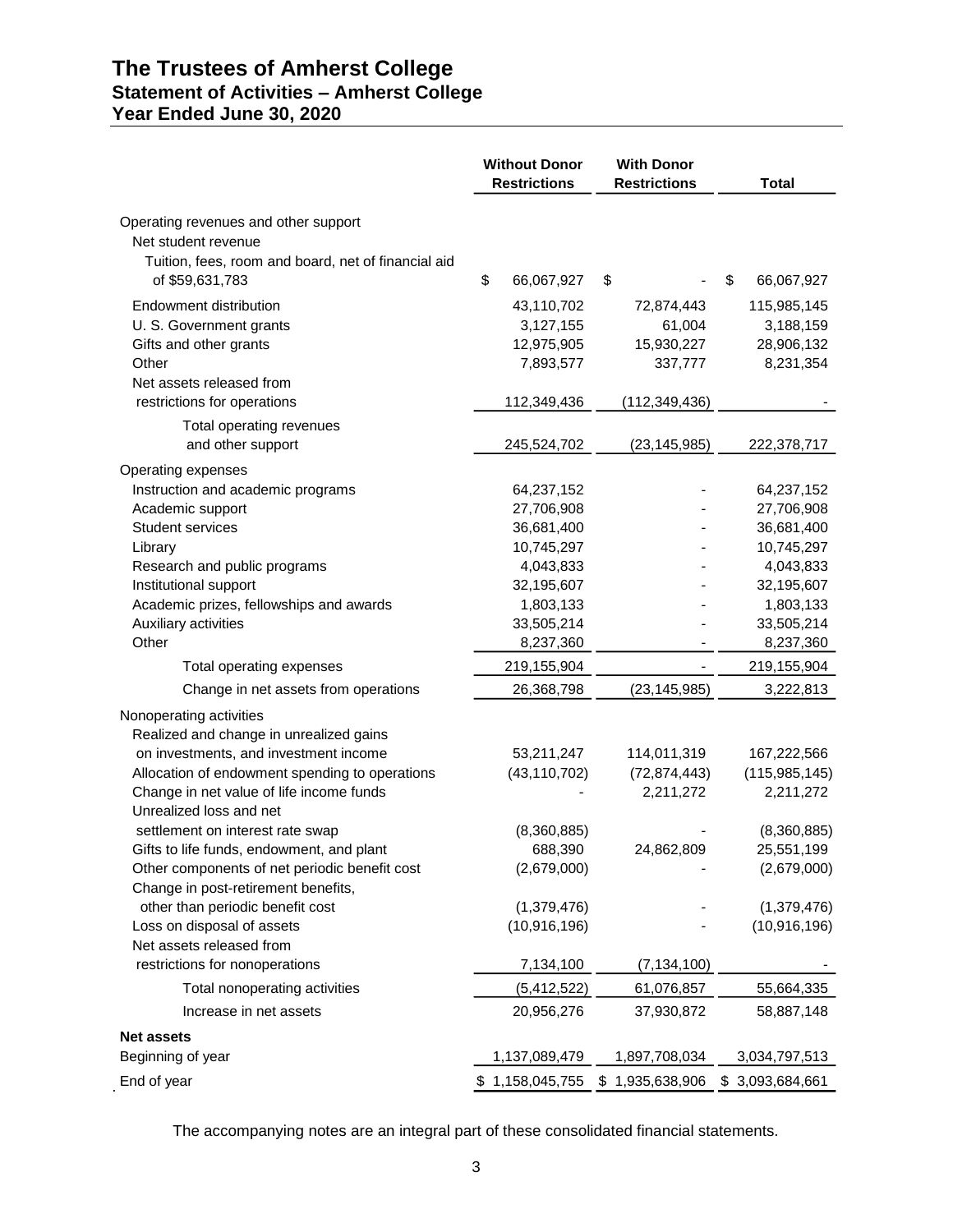# **The Trustees of Amherst College Statement of Activities – Folger Shakespeare Memorial Library Year Ended June 30, 2020**

|                                                                    | <b>Without Donor</b><br><b>Restrictions</b> | <b>With Donor</b><br><b>Restrictions</b> | Total             |
|--------------------------------------------------------------------|---------------------------------------------|------------------------------------------|-------------------|
| Operating revenues and other support<br>Net student revenue        |                                             |                                          |                   |
| Tuition, fees, room and board, net of financial aid                | \$                                          | \$                                       | \$                |
| Endowment distribution                                             | 692,465                                     | 14,444,448                               | 15,136,913        |
| U. S. Government grants                                            | 760,022                                     |                                          | 760,022           |
| Gifts and other grants                                             | 941,808                                     | 1,681,578                                | 2,623,386         |
| Other                                                              | 3,542,111                                   |                                          | 3,542,111         |
| Net assets released from<br>restrictions for operations            |                                             |                                          |                   |
|                                                                    | 17,497,540                                  | (17, 497, 540)                           |                   |
| Total operating revenues                                           |                                             |                                          |                   |
| and other support                                                  | 23,433,946                                  | (1, 371, 514)                            | 22,062,432        |
| Operating expenses                                                 |                                             |                                          |                   |
| Instruction and academic programs                                  | 2,898,630                                   |                                          | 2,898,630         |
| Library                                                            | 6,122,801                                   |                                          | 6,122,801         |
| Research and public programs<br>Institutional support              | 5,312,199<br>6,463,276                      |                                          | 5,312,199         |
|                                                                    |                                             |                                          | 6,463,276         |
| Total operating expenses                                           | 20,796,906                                  |                                          | 20,796,906        |
| Change in net assets from operations                               | 2,637,040                                   | (1, 371, 514)                            | 1,265,526         |
| Nonoperating activities<br>Realized and change in unrealized gains |                                             |                                          |                   |
| on investments, and investment income                              | 946,041                                     | 22,099,737                               | 23,045,778        |
| Allocation of endowment spending to operations                     | (692, 465)                                  | (14, 444, 448)                           | (15, 136, 913)    |
| Change in net value of life Income funds                           |                                             | (3, 561)                                 | (3, 561)          |
| Gifts to life funds, endowment, and plant                          | 305                                         | 3,118,349                                | 3,118,654         |
| Other components of net periodic benefit cost                      | (237, 762)                                  |                                          | (237, 762)        |
| Change in post-retirement benefits,                                |                                             |                                          |                   |
| other than periodic benefit cost<br>Net assets released from       | (487, 803)                                  |                                          | (487, 803)        |
| restrictions for nonoperations                                     | 4,478,150                                   | (4, 478, 150)                            |                   |
|                                                                    |                                             |                                          |                   |
| Total nonoperating activities                                      | 4,006,466                                   | 6,291,927                                | 10,298,393        |
| Increase in net assets                                             | 6,643,506                                   | 4,920,413                                | 11,563,919        |
| <b>Net assets</b>                                                  |                                             |                                          |                   |
| Beginning of year                                                  | 75,395,229                                  | 341,211,290                              | 416,606,519       |
| End of year                                                        | \$<br>82,038,735                            | \$<br>346,131,703                        | \$<br>428,170,438 |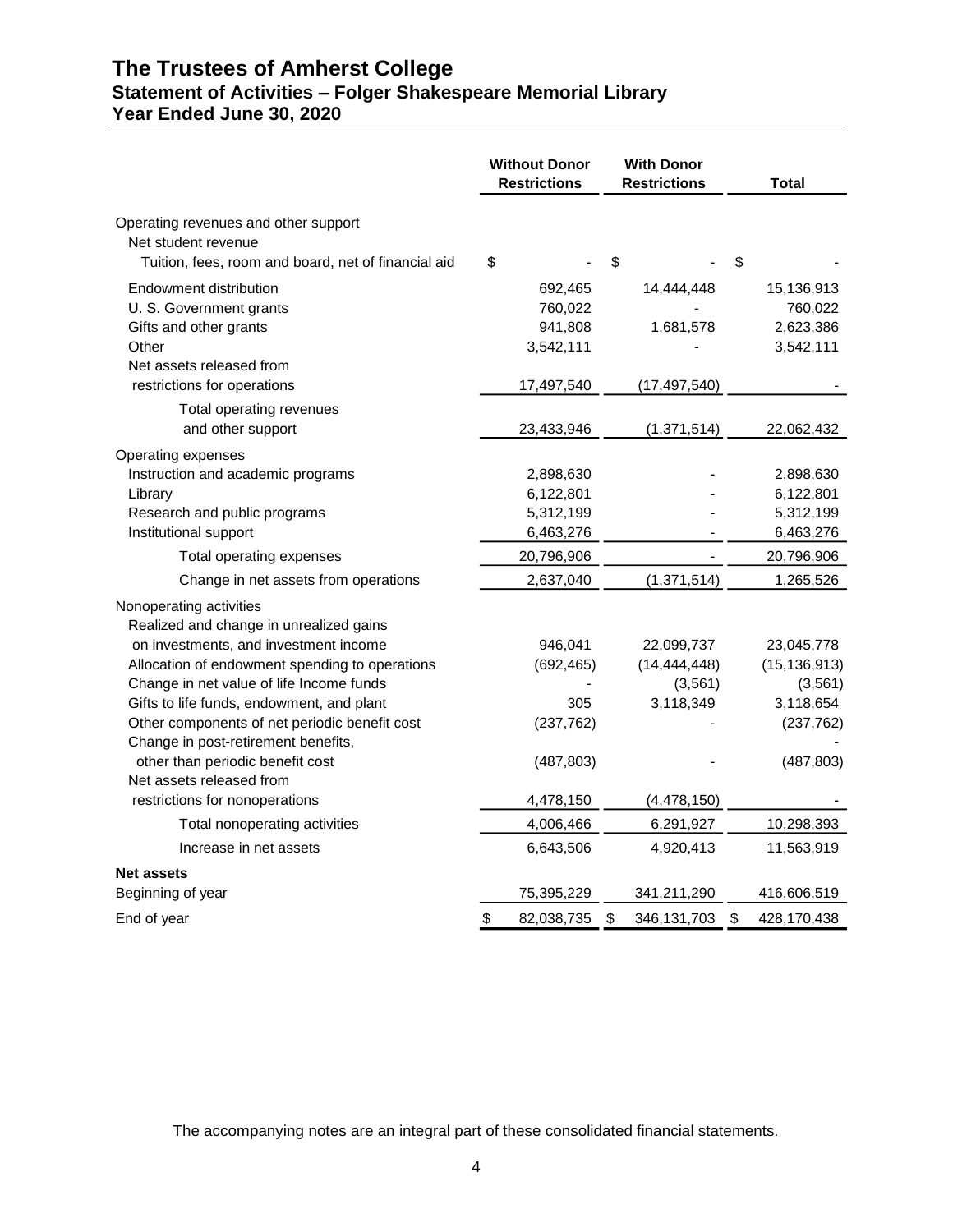# **The Trustees of Amherst College Consolidated Statements of Activities Year Ended June 30, 2020**

|                                                                                                                                   | <b>Without Donor</b><br><b>Restrictions</b>         | <b>With Donor</b><br><b>Restrictions</b>      | <b>Total</b>                                         |
|-----------------------------------------------------------------------------------------------------------------------------------|-----------------------------------------------------|-----------------------------------------------|------------------------------------------------------|
| Operating revenues and other support<br>Net student revenue<br>Tuition, fees, room and board, net of financial aid                |                                                     |                                               |                                                      |
| of \$59,631,783                                                                                                                   | \$<br>66,067,927                                    | \$                                            | \$<br>66,067,927                                     |
| Endowment distribution<br>U. S. Government grants<br>Gifts and other grants<br>Other<br>Net assets released from                  | 43,803,167<br>3,887,177<br>13,917,713<br>11,435,688 | 87,318,891<br>61,004<br>17,611,805<br>337,777 | 131,122,058<br>3,948,181<br>31,529,518<br>11,773,465 |
| restrictions for operations                                                                                                       | 129,846,976                                         | (129,846,976)                                 |                                                      |
| Total operating revenues<br>and other support                                                                                     | 268,958,648                                         | (24, 517, 499)                                | 244,441,149                                          |
| Operating expenses<br>Instruction and academic programs<br>Academic support                                                       | 67, 135, 782<br>27,706,908                          |                                               | 67,135,782<br>27,706,908                             |
| Student services                                                                                                                  | 36,681,400                                          |                                               | 36,681,400                                           |
| Library                                                                                                                           | 16,868,098                                          |                                               | 16,868,098                                           |
| Research and public programs<br>Institutional support                                                                             | 9,356,032<br>38,658,883                             |                                               | 9,356,032<br>38,658,883                              |
| Academic prizes, fellowships and awards                                                                                           | 1,803,133                                           |                                               | 1,803,133                                            |
| Auxiliary activities                                                                                                              | 33,505,214                                          |                                               | 33,505,214                                           |
| Other                                                                                                                             | 8,237,360                                           |                                               | 8,237,360                                            |
| Total operating expenses                                                                                                          | 239,952,810                                         |                                               | 239,952,810                                          |
| Change in net assets from operations                                                                                              | 29,005,838                                          | (24, 517, 499)                                | 4,488,339                                            |
| Nonoperating activities<br>Realized and change in unrealized gains                                                                |                                                     |                                               |                                                      |
| on investments, and investment income                                                                                             | 54, 157, 288                                        | 136,111,056                                   | 190,268,344                                          |
| Allocation of endowment spending to operations<br>Change in net value of life income funds                                        | (43,803,167)                                        | (87, 318, 891)<br>2,207,711                   | (131, 122, 058)<br>2,207,711                         |
| Unrealized loss and net settlement<br>on interest rate swap                                                                       | (8,360,885)                                         |                                               | (8,360,885)                                          |
| Gifts to life funds, endowment, and plant<br>Other components of net periodic benefit cost<br>Change in post-retirement benefits, | 688,695<br>(2,916,762)                              | 27,981,158                                    | 28,669,853<br>(2,916,762)                            |
| other than periodic benefit cost<br>Loss on disposal of assets<br>Net assets released from                                        | (1,867,279)<br>(10, 916, 196)                       |                                               | (1,867,279)<br>(10, 916, 196)                        |
| restrictions for nonoperations                                                                                                    | 11,612,250                                          | (11,612,250)                                  |                                                      |
| Total nonoperating activities                                                                                                     | (1,406,056)                                         | 67,368,784                                    | 65,962,728                                           |
| Increase in net assets                                                                                                            | 27,599,782                                          | 42,851,285                                    | 70,451,067                                           |
| <b>Net assets</b>                                                                                                                 |                                                     |                                               |                                                      |
| Beginning of year                                                                                                                 | 1,212,484,708                                       | 2,238,919,324                                 | 3,451,404,032                                        |
| End of year                                                                                                                       | \$1,240,084,490                                     | \$2,281,770,609                               | \$3,521,855,099                                      |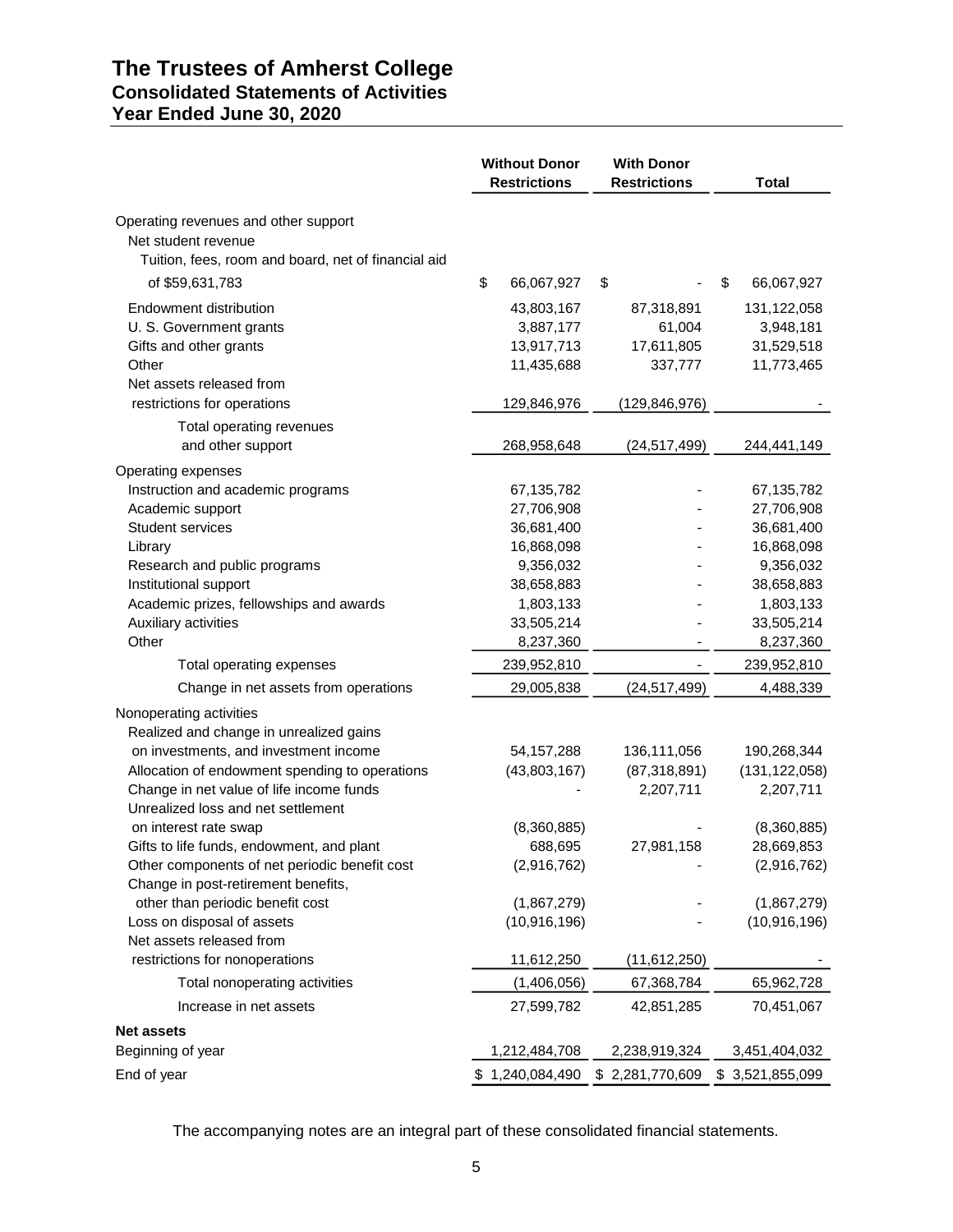# **The Trustees of Amherst College Consolidated and Individual Statements of Cash Flows Year Ended June 30, 2020**

|                                                   | <b>Amherst</b><br>College | Folger<br><b>Shakespeare</b><br><b>Memorial</b><br>Library | <b>Total</b><br><b>Consolidated</b> |
|---------------------------------------------------|---------------------------|------------------------------------------------------------|-------------------------------------|
| Cash flows from operating activities              |                           |                                                            |                                     |
| Increase in net assets                            | \$<br>58,887,148          | \$<br>11,563,919 \$                                        | 70,451,067                          |
| Adjustments to reconcile increase in net          |                           |                                                            |                                     |
| assets to net cash used in operating activities   |                           |                                                            |                                     |
| Depreciation and amortization                     | 20,217,629                | 950,375                                                    | 21,168,004                          |
| Realized and unrealized gains on investments      | (144, 496, 128)           | (19,966,144)                                               | (164, 462, 272)                     |
| Unrealized loss on interest rate swap agreement   | 6,997,844                 |                                                            | 6,997,844                           |
| Change in beneficial interest in perpetual trusts | 358,203                   |                                                            | 358,203                             |
| Contributions for long term investment            | (57, 271, 570)            | (3, 118, 654)                                              | (60, 390, 224)                      |
| Change in bond discount and issue costs           | 284,000                   |                                                            | 284,000                             |
| Loss on the disposal of assets                    | 10,916,196                |                                                            | 10,916,196                          |
| Decrease (increase) in assets                     |                           |                                                            |                                     |
| Accounts receivable, net                          | (2,658,756)               | (697,099)                                                  | (3,355,855)                         |
| Contributions receivable                          | 38,507,499                | 149,040                                                    | 38,656,539                          |
| Other assets                                      | (174, 225)                | (17, 210)                                                  | (191, 435)                          |
| Increase (decrease) in liabilities                |                           |                                                            |                                     |
| Accounts payable                                  | (881, 521)                | (51, 567)                                                  | (933,088)                           |
| <b>Accrued liabilities</b>                        | (614, 552)                | (127, 204)                                                 | (741, 756)                          |
| Deferred income and deposits                      | 1,274,036                 | (267, 469)                                                 | 1,006,567                           |
| Liability for life income obligations             | (706, 595)                | 3,561                                                      | (703, 034)                          |
| Pension and postretirement                        |                           |                                                            |                                     |
| benefit obligations                               | 5,212,937                 | 1,024,516                                                  | 6,237,453                           |
| Asset retirement obligations                      | 126,948                   | 7,291                                                      | 134,239                             |
| Other liabilities                                 | 1,138,622                 | 144,733                                                    | 1,283,355                           |
| Net cash used in operating activities             | (62, 882, 285)            | (10, 401, 912)                                             | (73, 284, 197)                      |
| Cash flows from investing activities              |                           |                                                            |                                     |
| Purchases of plant and equipment, net             | (17,064,576)              | (5,003,907)                                                | (22,068,483)                        |
| Purchases of investments                          | (358, 461, 099)           | (40, 254, 509)                                             | (398, 715, 608)                     |
| Proceeds from sales and maturities of investments | 460,207,242               | 66,073,467                                                 | 526,280,709                         |
| Net cash provided by investing activities         | 84,681,567                | 20,815,051                                                 | 105,496,618                         |
| Cash flows from financing activities              |                           |                                                            |                                     |
| Contributions for long term investment            | 57,271,570                | 3,118,654                                                  | 60,390,224                          |
| Payments to beneficiaries under split             |                           |                                                            |                                     |
| interest agreements                               | (7, 143, 188)             | (62, 430)                                                  | (7,205,618)                         |
| Proceeds from bond issuance                       | 75,000,000                | 35,000,000                                                 | 110,000,000                         |
| Payments on long-term debt                        | (5,605,000)               |                                                            | (5,605,000)                         |
| Net cash provided by financing activities         | 119,523,382               | 38,056,224                                                 | 157,579,606                         |
| Net change in cash and cash equivalents           | 141,322,664               | 48,469,363                                                 | 189,792,027                         |
|                                                   |                           |                                                            |                                     |
| Cash and cash equivalents                         |                           |                                                            |                                     |
| Beginning of year                                 | 145,218,899               | 9,341,902                                                  | 154,560,801                         |
| End of year                                       | \$<br>286,541,563         | \$<br>57,811,265                                           | \$<br>344,352,828                   |
| Supplemental data                                 |                           |                                                            |                                     |
| Interest and net swap settlements paid            | \$<br>18,761,471          | \$                                                         | \$<br>18,761,471                    |
| Gifts in kind                                     | \$<br>333,597             | \$                                                         | \$<br>333,597                       |
| Purchases of plant and equipment included         |                           |                                                            |                                     |
| in accounts payable                               | \$<br>702,519             | \$<br>218,938                                              | \$<br>921,457                       |
| Contributed securities                            | \$<br>39,905,440          | \$<br>1,107,525                                            | \$<br>41,012,965                    |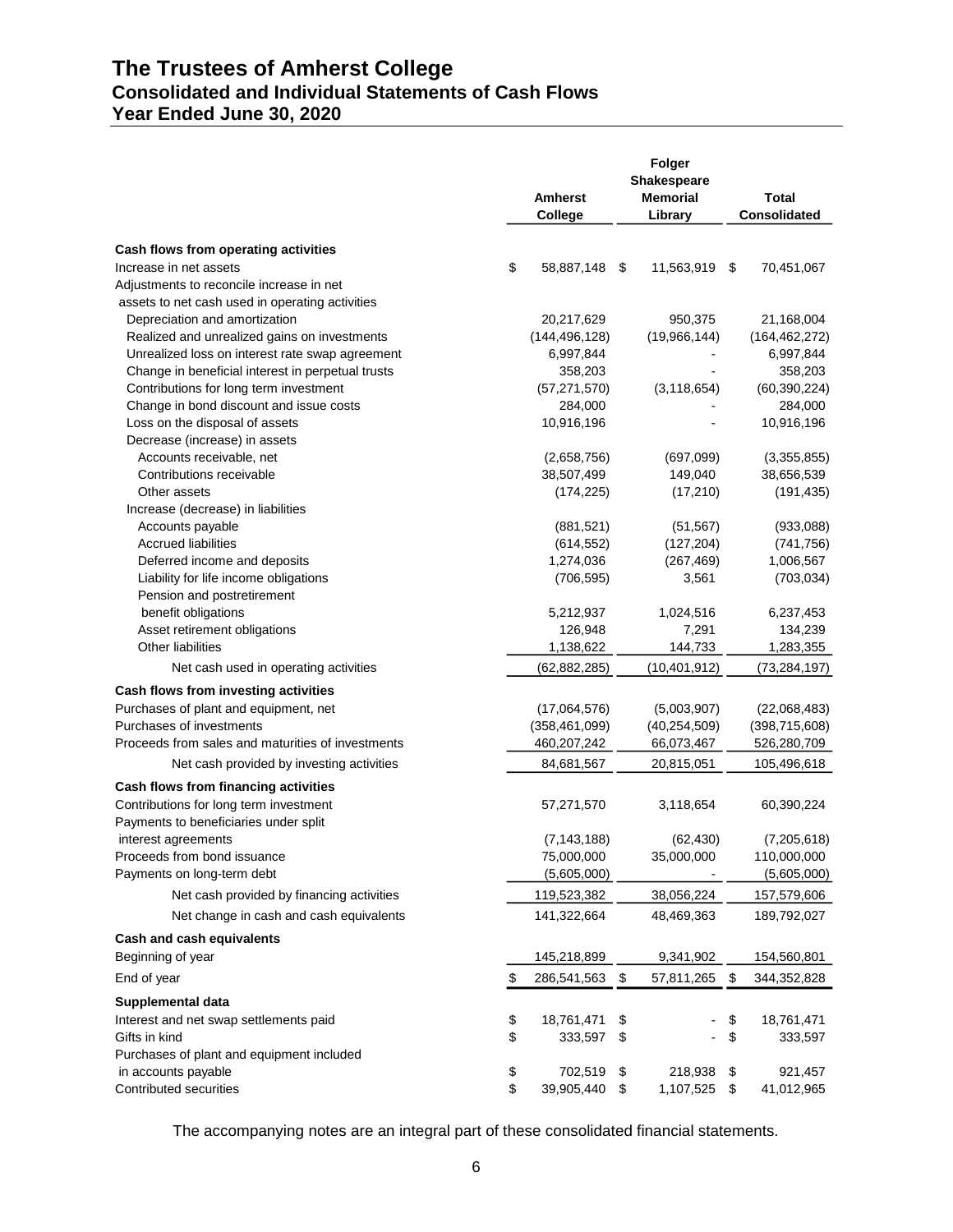# **1. Accounting Policies**

#### **Organization**

The Trustees of Amherst College (the "Institution") comprises a legal entity and board overseeing the activities of Amherst College (the "College") and Folger Shakespeare Memorial Library (the "Library"). All entities and activities within the Institution are ultimately governed by the board. The Institution qualifies as a tax-exempt, not-for-profit organization under Section 501(c)(3) of the Internal Revenue Code.

The College is an academically rigorous, residential, full-time, private, nonsectarian institution of higher education committed to the liberal education of young men and women. The Library is a center for advanced research in Shakespeare and the early modern period. It also sponsors a rich and varied season of cultural, educational and academic programs.

In accordance with the terms of the wills of Henry Clay Folger, class of 1879, and his wife, Emily Jordan Folger, the Institution established the Folger Shakespeare Memorial Library. The original gift to establish the Library provides that 25% of the Folger Fund's annual investment income up to a maximum of \$226,000 is to be distributed for the general operations of the College. The maximum was distributed in fiscal year 2020.

The Institution owns 100% of the common stock of its subsidiary, Amherst Inn Company (the "Inn"). The Inn has been consolidated in the Institution's consolidated financial statements. For purposes of presentation, the Inn's activity is included within the Amherst College financial information.

#### **Basis of Presentation**

The consolidated financial statements have been prepared on the accrual basis of accounting. The preparation of consolidated financial statements in accordance with accounting principles generally accepted in the United States of America requires management to make estimates and judgments that affect the reported amounts of assets and liabilities and disclosures of contingencies at the date of the consolidated financial statements and revenues, gains and expenses recognized during the reporting period. Actual results could differ from those estimates.

The Institution's significant estimates include the fair value of certain of its investments, reserves for contributions, retirement and postretirement benefit obligations, and its liability for life income obligations.

The consolidated statements have been prepared with the adopted principles of the Accounting Standards Codification (ASC) 958, Not-for-Profit Entities, which requires classification of net assets into two categories according to donor-imposed restrictions. The principles require that revenues, gains, expenses and losses be classified as either net assets without donor-imposed restrictions or net assets with donor-imposed restrictions. In the accompanying consolidated financial statements, net assets that have similar characteristics have been reported as follows:

**Net Assets without Donor Restriction -** This classification includes all revenues, gains, expenses and losses not subject to donor-imposed restrictions. Periodically donor restrictions related to net assets may be clarified or changed; such changes are reflected as fund transfers in the period in which they are identified.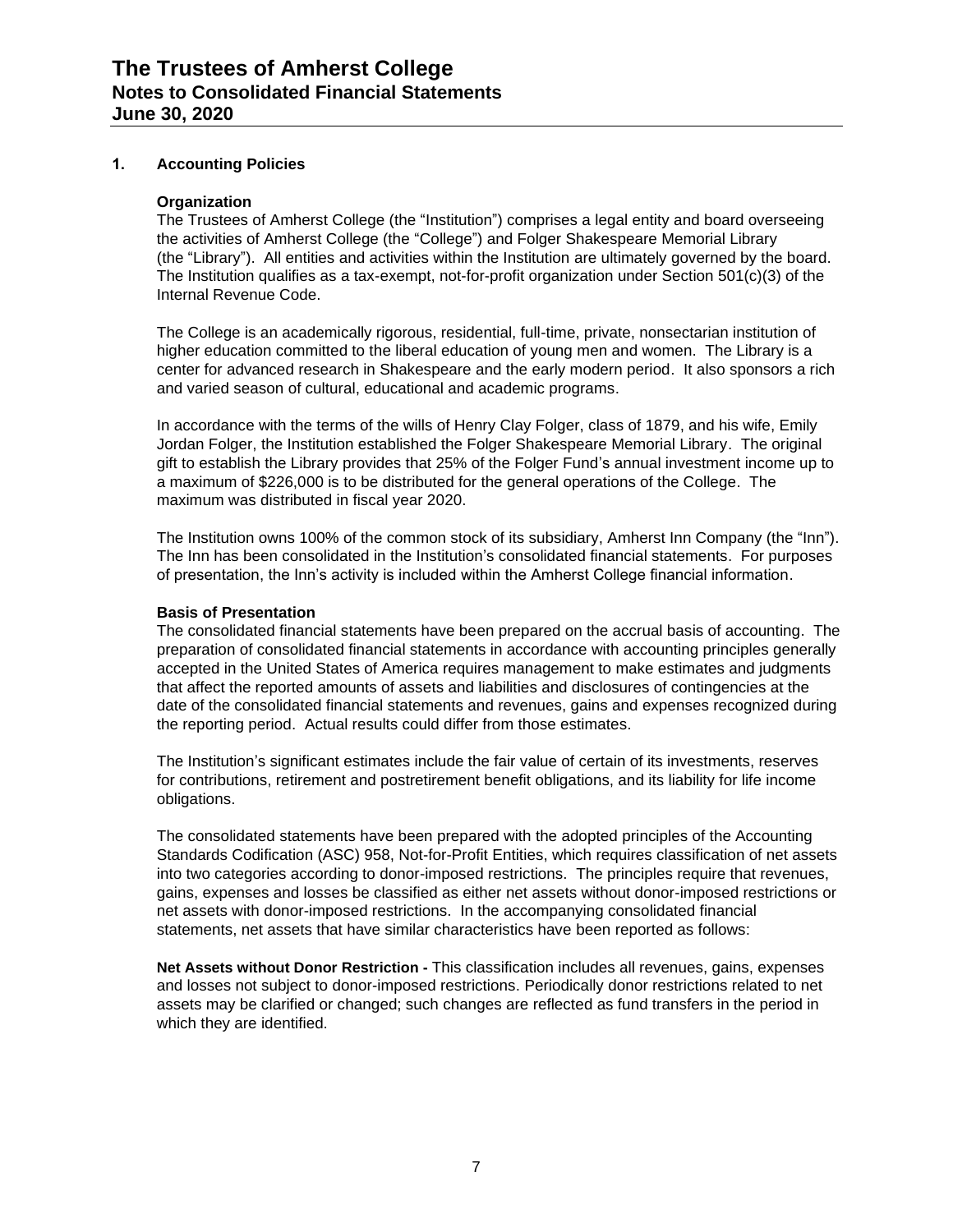**Net Assets with Donor Restrictions -** This classification of net assets are subject to donorimposed restrictions that are either maintained in perpetuity or that will be met either by actions of the Institution or by the passage of time. Generally, a donor-imposed restriction is a stipulation that specifies the use of a contributed asset only for specific purposes. Some donor-imposed restrictions are temporary in nature, including gifts for capital projects or buildings not yet placed in service; annuity and life income gifts and pledges. Other donor-imposed restrictions are perpetual or permanent in nature, such as donor-restricted endowment funds.

Expenses are reported as decreases in net assets without donor restrictions. Revenues from most sources are generally reported as increases in net assets without donor restrictions. See Note 2 for further discussion on investment returns. Expirations of temporary restrictions recognized on net assets (i.e., the donor stipulated purpose has been fulfilled and/or the stipulated time period has elapsed) are reported as reclassifications from net assets with donor restrictions to net assets without donor restrictions. Temporary restrictions on gifts to acquire long lived assets are considered met in the period in which the assets are acquired or placed in service.

Contributions of cash and other assets, including unconditional promises to give, are recognized as revenues in the period received. Contributions with donor-imposed restrictions that are not met in the same year as received or earned are reported as net assets with donor restrictions and are reclassified to net assets without donor restrictions when the donor stipulated restrictions are met or purpose restrictions are satisfied. Contributions of assets other than cash are reported at their estimated fair value at the date of the gift. Conditional promises to give are not recognized until the conditions are substantially met. Contributions to be received after one year are discounted at a rate commensurate with the risk involved. Amortization of the discount is recorded as contribution revenue. Allowance is made for uncollectible contributions based upon management's judgment and analysis of the creditworthiness of the donors, past collection experience and other relevant factors. Grant revenue from exchange contracts is recognized in the period in which the grant expenditures are incurred.

Nonoperating activities include transactions of a capital nature such as realized and changes in unrealized gains and losses on investments to be reinvested by the Institution to generate a return that will support operations, additions or changes in the value of split-interest agreements, contributions to endowment, life income and plant, unrealized gains (losses) and net settlement on interest rate swaps, other components of net periodic benefit cost, postretirement benefit changes other than net periodic benefit cost, loss on the disposal of assets, transfers between net asset categories, and net assets released from restrictions for nonoperations.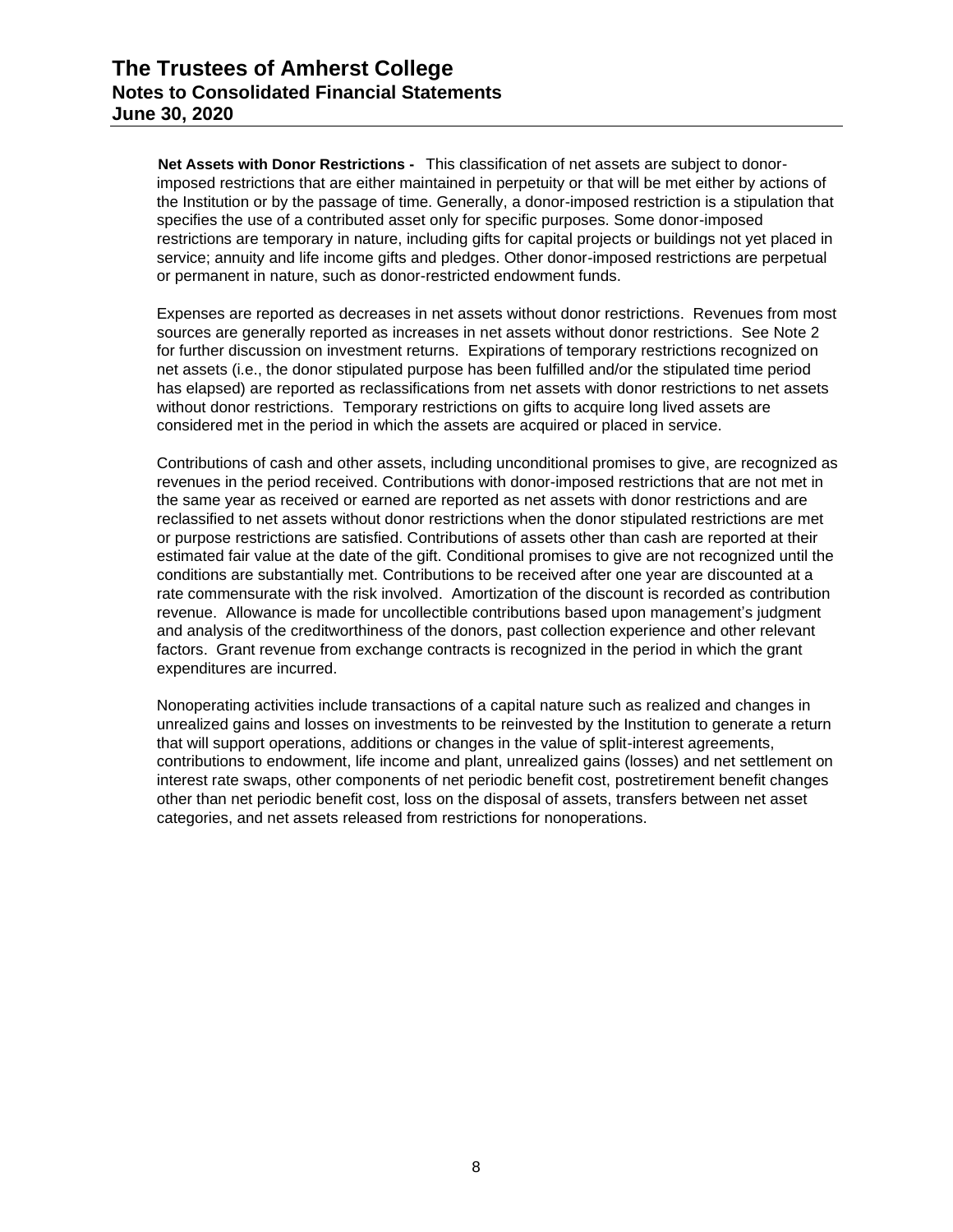#### **Interpretation of Relevant Law**

Absent explicit donor stipulations to the contrary, The Board of Trustees of the Institution has interpreted Massachusetts' Uniform Prudent Management of Institutional Funds Act ("UPMIFA") statute, which was enacted in July 2009, and related Commonwealth of Massachusetts Attorney General guidance to require the preservation of donor-restricted endowment funds at their fair value measured on the date of the gift. As a result of this interpretation, the Institution classifies as net assets with donor restrictions (a) the original value of gifts donated to the permanent endowment and (b) accumulations to the permanent endowment made in accordance with the direction of the applicable donor gift instrument at the time the accumulation is added to the fund. The remaining portion of the donor-restricted endowment funds are also classified as net assets with donor restrictions until those amounts are appropriated for expenditure in a manner consistent with the standard of prudence prescribed by UPMIFA.

#### **Investments**

The Institution has established a diversified investment portfolio in accordance with the investment strategy determined by the Investment Committee of the Board of Trustees.

Investments are recorded at fair value. The values of publicly traded fixed income and equity securities are based upon quoted market prices at the close of business on the last day of the fiscal year. Investments in units of nonpublicly traded pooled funds are valued at the unit value determined by the investment manager based on quoted market values of the underlying securities. Private equities and certain other nonmarketable securities, including alternative investments, are valued using current estimates of fair value based upon the net asset value of the funds determined by the general partner or investment manager for the respective funds. Because alternative investments are not readily marketable, the estimated fair value is subject to uncertainty and may differ from the value that would have been used had a ready market for the investments existed. Such differences could be material. The Institution's alternative investments include venture capital funds, private equity funds and investments in real estate and natural resources funds. These alternative investments represented approximately 43% of the Institution's investments at June 30, 2020.

Investment securities are exposed to various risks, such as interest rate, market, and credit risks. Due to the level of risk associated with certain investment securities, it is possible that changes in the values of investment securities could occur in the near term and that such changes could materially affect investment balances and results included in the consolidated financial statements.

Under the terms of certain limited partnership agreements that represent venture capital, private equity, real estate and natural resources investments, the Institution is obligated to remit additional funding periodically as capital calls are exercised.

Purchases and sales of investments are recorded on the trade date of the transaction. Realized investment gains and losses are recorded based on the average cost method.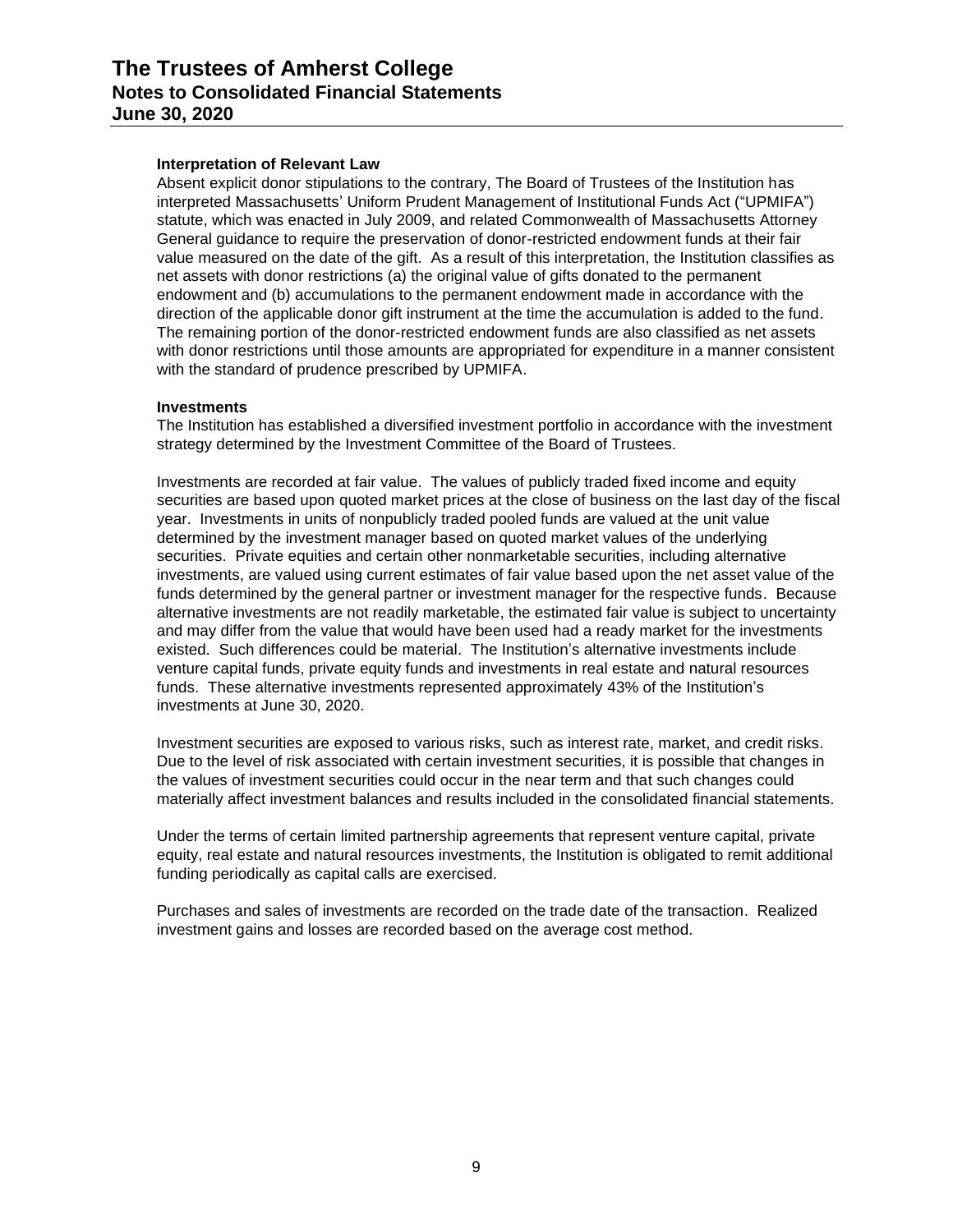## **Derivative Financial Instruments**

The Institution's investment policies allow for the use of derivative financial instruments to manage currency exchange and interest rate risks arising from investments in nonderivative assets in proportion to the assets at risk. Such potential instruments consist of forward foreign currency exchange and interest rate futures contracts entered into as part of the investments of the Institution.

The Institution utilizes swap agreements to moderate its exposure to interest rate risk on certain bond issuances. (Note 7)

The Institution also has investments which participate directly, or have the option to participate in, derivative financial instruments. Derivatives held by fund managers in which the Institution invests pose no off balance sheet risk to the Institution due to the limited liability structure of the investment.

#### **Beneficial Interest in Perpetual Trusts**

Beneficial interest in perpetual trusts represent resources neither in the possession of nor under the control of the Institution, but held and administered by outside fiscal agents, with the College deriving income from such funds. The trusts are recorded at their respective fair values, which are reported periodically to the College by the outside fiscal agent.

## **Property, Plant and Equipment**

Property, plant and equipment are recorded at cost. The cost of collections at the College are expensed as incurred.

The Institution capitalizes the cost of construction and major improvements to buildings, and purchases of equipment, and library books. Depreciation is calculated on a straight line basis over the estimated useful life of the asset. Purchases for the Library's collections are recorded at cost. (Note 6)

#### **Cash Equivalents**

Cash and cash equivalents include short-term, highly liquid investments with a maturity of three months or less at the time of purchase. The Institution elected to treat highly liquid short-term investments representing assets of endowment and similar funds and life income funds as investments. Cash and cash equivalents are recorded at cost which approximates fair value.

#### **Life Income Obligations**

Life income obligations result from annuity and life income agreements which are irrevocable charitable remainder agreements. The assets held for these agreements are reported as part of the Institution's investments at their fair value. The Institution records contribution revenue for the gift, net of the liability calculated as the present value of the estimated future payments to be made to the beneficiaries. The liability has been determined using discount rates ranging from 1.0% to 6.9% dependent upon the year in which the agreement was entered. The obligation is adjusted during the term of the agreement for changes in the value of the assets, amortization of the discount and other changes in the estimates of future benefits.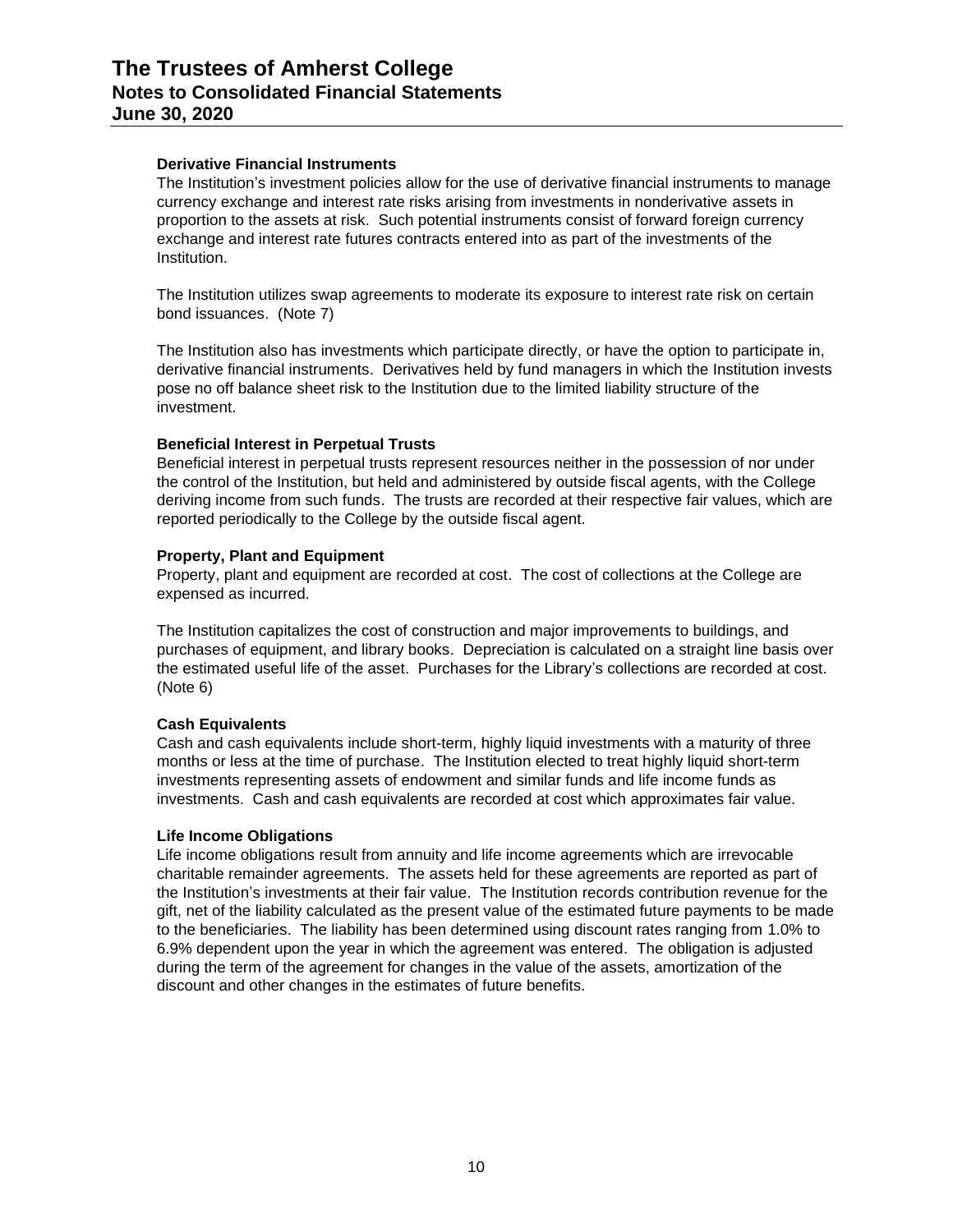#### **Asset Retirement Obligations**

An asset retirement obligation ("ARO") is a legal obligation associated with the retirement of long-lived assets. These liabilities are initially recorded at fair value and the related asset retirement costs are capitalized by increasing the carrying amount of the related assets by the same amount as the liability. Asset retirement costs are subsequently depreciated over the useful lives of the related assets. Subsequent to initial recognition, the Institution records period to period changes in the ARO resulting from the passage of time or revisions to either the timing or the amount of the original estimate of undiscounted cash flows. The Institution reduces the ARO when the related obligations are settled.

# **Income Tax**

The Institution is generally exempt from federal and state income taxes. Management performs an annual review for uncertain tax positions along with any related interest and penalties. Management believes that the Institution has no uncertain tax positions that would have a material adverse effect, individually or in the aggregate, upon the Institution's balance sheet, or the related statements of activities, or cash flows.

In December 2017, the Tax Cuts and Jobs Act (the "Act") was enacted. The Act impacts the Institution in several ways, including new excise taxes on net investment income, increases to unrelated business taxable income ("UBTI"), changes to the net operating loss rules, repeal of the alternative minimum tax, and the computation of UBTI separately for each unrelated trade or business.

The Institution is subject to federal excise tax imposed on private colleges and universities if certain conditions are met, including an endowment per student ratio. The excise tax of 1.4% is imposed on net investment income, as defined under federal law to include interest, dividends and net realized gains on sales of investments. The Institution has reflected the appropriate tax liabilities in the financial statements based upon reasonable estimates under the currently available regulatory guidance on the Act.

#### **Student Revenue**

The College is a residential community with the majority of students living in campus housing and dining in campus facilities and therefore considers tuition, room and board as one contract. Tuition is charged per semester at the same rate for all students. Tuition, room and board are all fully earned by June 30. Financial aid is calculated based on total cost of attendance. The College records student related revenue within the fiscal year in which services are provided. Institutional financial aid includes amounts funded by the College's operations, endowments, and gifts and provide funding to offset the published price of tuition and fees, room, and board for students. Student related revenue by performance obligation is as follows:

|                             | Tuition and Fees |              | Room            | Board       | Total        |
|-----------------------------|------------------|--------------|-----------------|-------------|--------------|
|                             |                  |              |                 |             |              |
| Gross student charges       |                  | 103,645,683  | 12.082.513      | 9.971.514   | 125.699.710  |
| Allocation of financial aid |                  | (47,004,083) | (6,918,208)     | (5,709,492) | (59,631,783) |
| Total net student revenue   |                  | 56,641,600   | \$<br>5.164.305 | 4.262.022   | 66.067.927   |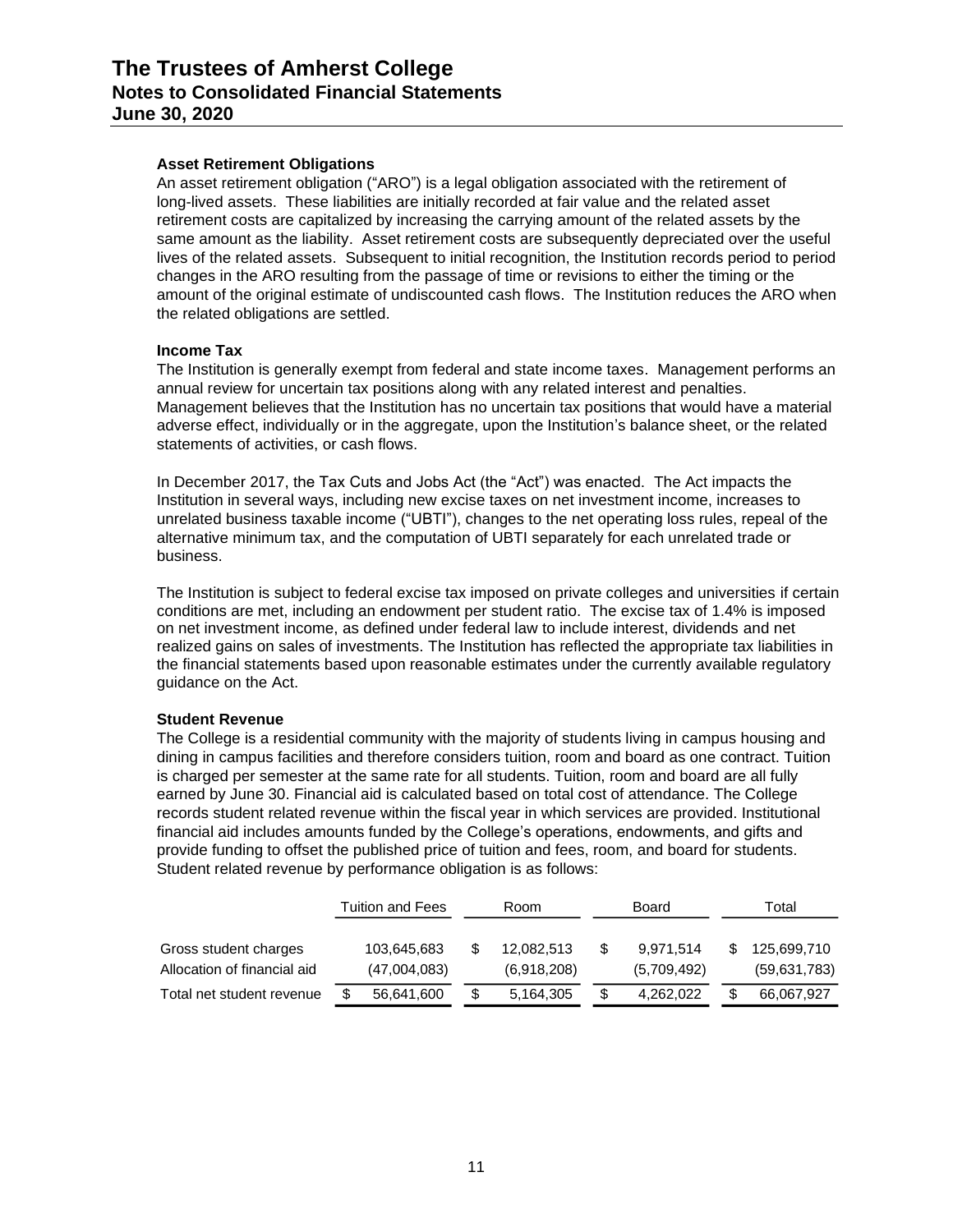# **New Accounting Pronouncements**

In February 2016, the FASB issued ASU No. 2016-02, "Leases" (Topic 842) to increase transparency and comparability among organizations by recognizing lease assets and lease liabilities on the balance sheet and disclosing key information about leasing arrangements. ASU No. 2016-02 is effective for the fiscal year ended June 30, 2021; the Institution is currently evaluating the impact that its adoption will have on the consolidated financial statements.

In November 2016, the FASB issued ASU No. 2016-18, "Statement of Cash Flows" (Topic 320): Restricted Cash that provides guidance on the presentation of changes in cash, cash equivalents, and restricted cash on the statement of cash flows. The adoption of this standard had no material impact to the consolidated financial statements.

In March 2017, the FASB issued ASU No. 2017-07, "Improving the Presentation of Net Periodic Pension Cost and Net Periodic Postretirement Benefit Cost". The amendments in this update require that an employer report the service cost component in the same line item or items as other compensation costs arising from services rendered by the pertinent employees during the period. The other components of net benefit cost are required to be presented in the statement of activities separately from the service cost component and outside a subtotal of income from operations. The amendments in this update also allow only the service cost component to be eligible for capitalization when applicable. The adoption of this standard had no material impact to the consolidated financial statements.

In August 2018, the FASB issued ASU No. 2018-13, "Fair Value Measurement (Topic 820): Disclosure Framework – Changes to the Disclosure Requirements for Fair Value Measurement". Under the guidance, the Institution is no longer required to disclose the amount and reasons for transfers between Level 1 and Level 2 of the fair value hierarchy. For investments in entities that calculate net asset value, the requirement to disclose the estimated period of time over which an underlying asset might be liquidated is modified to only require disclosure if the investee has communicated the timing to the Institution or announced the timing publicly. ASU 2018-13 is effective for the fiscal year ended June 30, 2021; the Institution is currently evaluating the impact this adoption will have on its consolidated financial statements.

# **2. Investments**

The Institution records its investments at fair value. Fair value is the amount that would be received when selling an asset or paying to transfer a liability in an orderly transaction between market participants at the measurement date. The degree of judgment utilized in developing those assumptions generally correlate to the level of pricing observability. The availability of observable inputs can vary among financial assets and liabilities.

For investments, fair value is affected by a wide variety of factors including the type of investment, whether the investment is new and not yet established in the market place and other characteristics particular to the investment. The inputs used for valuing investments are not necessarily an indication of the risk associated with investing in those securities.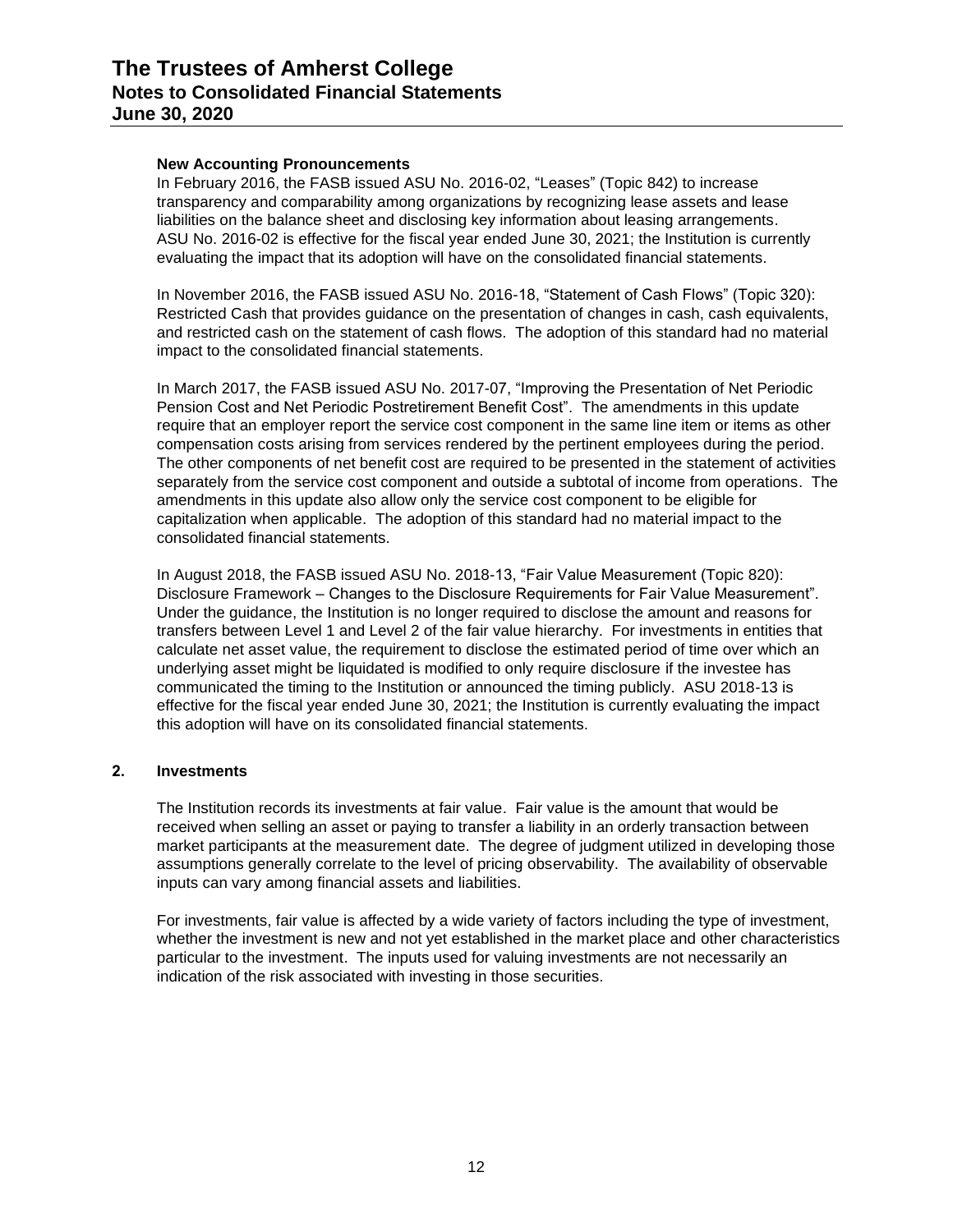The Institution's investments have been categorized based upon a fair value hierarchy comprised of the following three broad levels:

- Level 1 Valuations based on observable inputs that reflect quoted prices in active markets for identical assets and liabilities. Assets and liabilities utilizing Level 1 inputs include exchange traded securities, short term money market funds and actively-traded obligations issued by the U.S. Treasury.
- Level 2 Valuations based on quoted prices for identical or similar assets or liabilities in markets that are less active or other significant market-based inputs which are observable, either directly or indirectly.
- Level 3 Valuations based on unobservable inputs that are significant to determining an overall fair value measurement. Assets and liabilities utilizing Level 3 inputs are real estate and natural resources with little, if any, market activity that is not recorded at Net Asset Value ("NAV"). Valuation of these instruments entails a significant degree of estimation and judgment. The investments of the Institution classified as Level 3 are perpetual trusts where the College has been named a beneficiary, investments described above not at NAV, and certain investments held in custody by TIAA and further disclosed in Note 9.

In accordance with ASU 2015-07, *Disclosure for Investments in Certain Entities That Calculate Net Asset Value per Share (or its Equivalent),* the Institution has displayed those investments valued at NAV outside of the leveling table. The Institution has performed due diligence procedures related to these investments and has controls in place in order to utilize NAV as a practical expedient.

The fair value for investments in accordance with the fair value hierarchy was as follows as of June 30, 2020:

|                         | College                                     |               |    |                    |  |     |            |      |                 |    |                 |  |  |  |  |
|-------------------------|---------------------------------------------|---------------|----|--------------------|--|-----|------------|------|-----------------|----|-----------------|--|--|--|--|
|                         | Fair Value Measurements as of June 30, 2020 |               |    |                    |  |     |            |      |                 |    |                 |  |  |  |  |
| <b>Description</b>      | Level 1                                     |               |    | Level <sub>2</sub> |  |     | Level 3    |      | <b>NAV</b>      |    | Total           |  |  |  |  |
| <b>Financial assets</b> |                                             |               |    |                    |  |     |            |      |                 |    |                 |  |  |  |  |
| Short term investments  | \$                                          | 117,547,839   | \$ |                    |  | -\$ |            | - \$ | ۰               | \$ | 117,547,839     |  |  |  |  |
| Domestic equities       |                                             | 137, 157, 574 |    |                    |  |     |            |      | 38,192,743      |    | 175,350,317     |  |  |  |  |
| Global equities         |                                             |               |    |                    |  |     | ۰          |      | 437,339,303     |    | 437,339,303     |  |  |  |  |
| Foreign equities        |                                             |               |    |                    |  |     |            |      | 331,959,818     |    | 331,959,818     |  |  |  |  |
| Private equities        |                                             |               |    |                    |  |     |            |      | 981,258,656     |    | 981,258,656     |  |  |  |  |
| Fixed income            |                                             | 125,224,996   |    |                    |  |     |            |      | 33,972,790      |    | 159,197,786     |  |  |  |  |
| Absolute return         |                                             |               |    |                    |  |     |            |      | 398,262,776     |    | 398,262,776     |  |  |  |  |
| Real estate and natural |                                             |               |    |                    |  |     |            |      |                 |    |                 |  |  |  |  |
| resources               |                                             |               |    |                    |  |     | 4,166,566  |      | 188,005,661     |    | 192,172,227     |  |  |  |  |
| Other                   |                                             |               |    |                    |  |     |            |      | 9,036,370       |    | 9,036,370       |  |  |  |  |
| Total investments       |                                             | 379,930,409   |    |                    |  |     | 4,166,566  |      | 2,418,028,117   |    | 2,802,125,092   |  |  |  |  |
| Beneficial interest in  |                                             |               |    |                    |  |     |            |      |                 |    |                 |  |  |  |  |
| perpetual trusts        |                                             |               |    |                    |  |     | 17,296,797 |      |                 |    | 17,296,797      |  |  |  |  |
| Total financial assets  | S                                           | 379,930,409   | \$ |                    |  |     | 21,463,363 |      | \$2,418,028,117 |    | \$2,819,421,889 |  |  |  |  |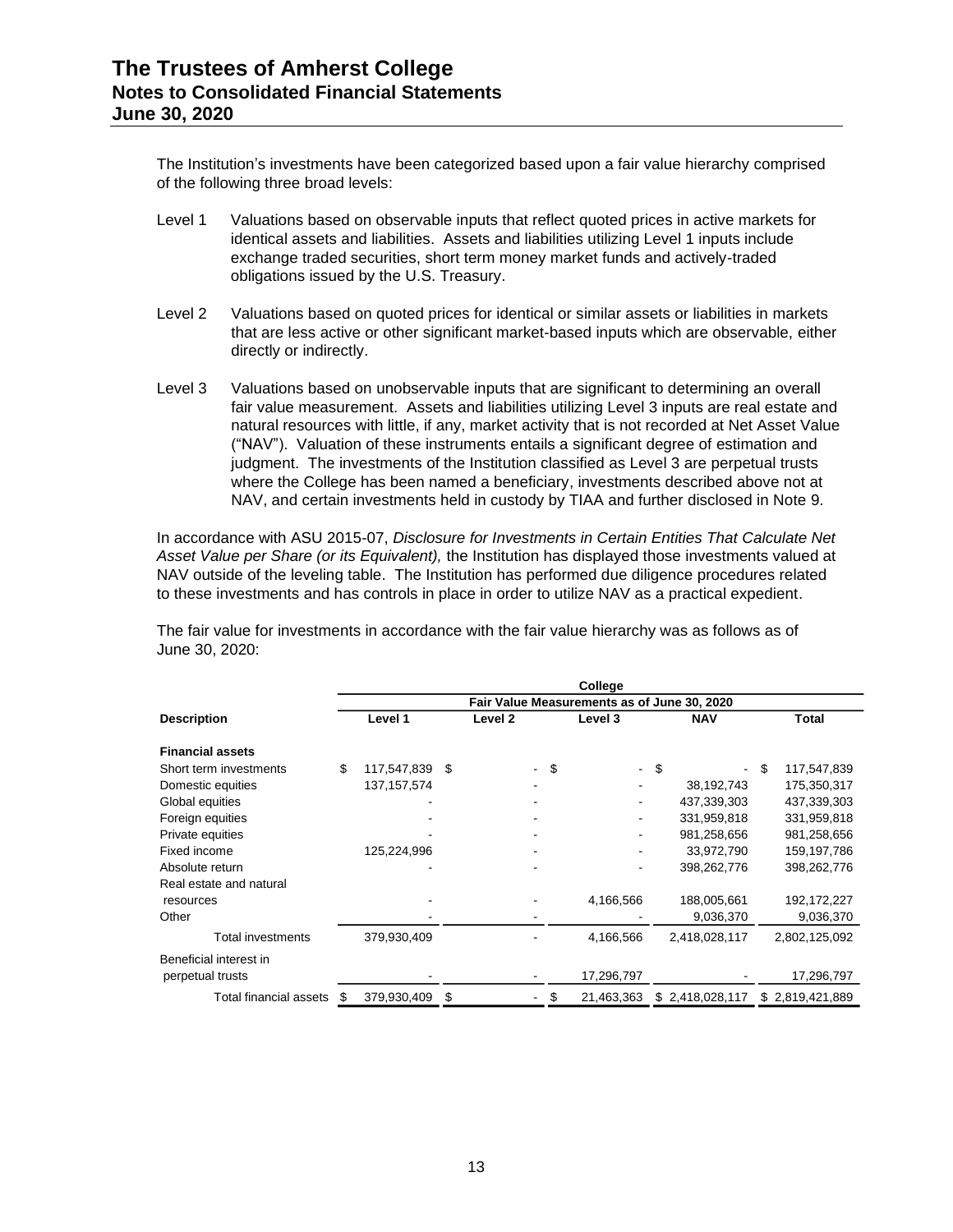As of June 30, 2020, the College had interest rate swaps with a fair value liability of \$21,251,712 which were valued using significant other observable inputs (Level 2).

|                         |                                             |               |      |                          |    | Library |      |              |      |               |  |  |  |  |  |
|-------------------------|---------------------------------------------|---------------|------|--------------------------|----|---------|------|--------------|------|---------------|--|--|--|--|--|
|                         | Fair Value Measurements as of June 30, 2020 |               |      |                          |    |         |      |              |      |               |  |  |  |  |  |
| <b>Description</b>      | Level 1                                     |               |      | Level 2                  |    | Level 3 |      | <b>NAV</b>   |      | <b>Total</b>  |  |  |  |  |  |
| <b>Financial assets</b> |                                             |               |      |                          |    |         |      |              |      |               |  |  |  |  |  |
| Short term investments  | \$                                          | 13,910,644 \$ |      | $\overline{\phantom{a}}$ | \$ |         | - \$ |              | - \$ | 13.910.644    |  |  |  |  |  |
| Domestic equities       |                                             | 18,085,552    |      |                          |    |         |      | 4,909,325    |      | 22.994.877    |  |  |  |  |  |
| Global equities         |                                             |               |      |                          |    |         |      | 56,215,942   |      | 56,215,942    |  |  |  |  |  |
| Foreign equities        |                                             |               |      |                          |    |         |      | 42.670.380   |      | 42,670,380    |  |  |  |  |  |
| Private equities        |                                             |               |      |                          |    |         |      | 126,131,770  |      | 126, 131, 770 |  |  |  |  |  |
| Fixed income            |                                             | 15,274,843    |      |                          |    |         |      | 4,366,890    |      | 19.641.733    |  |  |  |  |  |
| Absolute return         |                                             |               |      |                          |    |         |      | 51.193.014   |      | 51,193,014    |  |  |  |  |  |
| Real estate and natural |                                             |               |      |                          |    |         |      |              |      |               |  |  |  |  |  |
| resources               |                                             |               |      |                          |    | 535.574 |      | 24, 152, 483 |      | 24,688,057    |  |  |  |  |  |
| Other                   |                                             | 132,569       |      |                          |    | 1,502   |      | 2,032,313    |      | 2,166,384     |  |  |  |  |  |
| Total investments       |                                             | 47,403,608    | - \$ |                          | \$ | 537,076 | S    | 311,672,117  | S    | 359,612,801   |  |  |  |  |  |

The Institution's investments as of June 30, 2020 are comprised of the following:

|                       | College         |     | Library     | Total                        |
|-----------------------|-----------------|-----|-------------|------------------------------|
| Endowment assets      | \$2,565,147,877 | SS. |             | 355,346,129 \$ 2,920,494,006 |
| Other assets invested | 161,943,823     |     | 3,260,982   | 165,204,805                  |
| Life income assets    | 75,033,392      |     | 1,005,690   | 76,039,082                   |
|                       | \$2,802,125,092 |     | 359,612,801 | \$3,161,737,893              |

Other assets invested comprise funds set aside by the College and Library administration that are invested for long term, specific purposes.

The Institution's major investment categories are comprised of the following:

## **Domestic Equities**

The Domestic Equities category includes investments in separate accounts and institutional commingled funds that invest primarily in the equity securities of U.S. domiciled corporations. Fund managers generally hold long portfolio capital assets. Underlying investment securities in the funds are selected based upon several criteria, including, but not limited to: absolute and relative valuation, free cash flow, profitability, strategic advantage, and corporate management quality.

## **Global Equities**

The Global Equities category includes investments in institutional commingled funds that invest primarily in the equity securities of both U.S. domiciled and non-U.S. domiciled corporations. Fund managers generally hold long portfolio capital assets. Underlying investment securities in the funds are selected based upon several criteria, including, but not limited to: absolute and relative valuation, free cash flow, profitability, strategic advantage, and corporate management quality.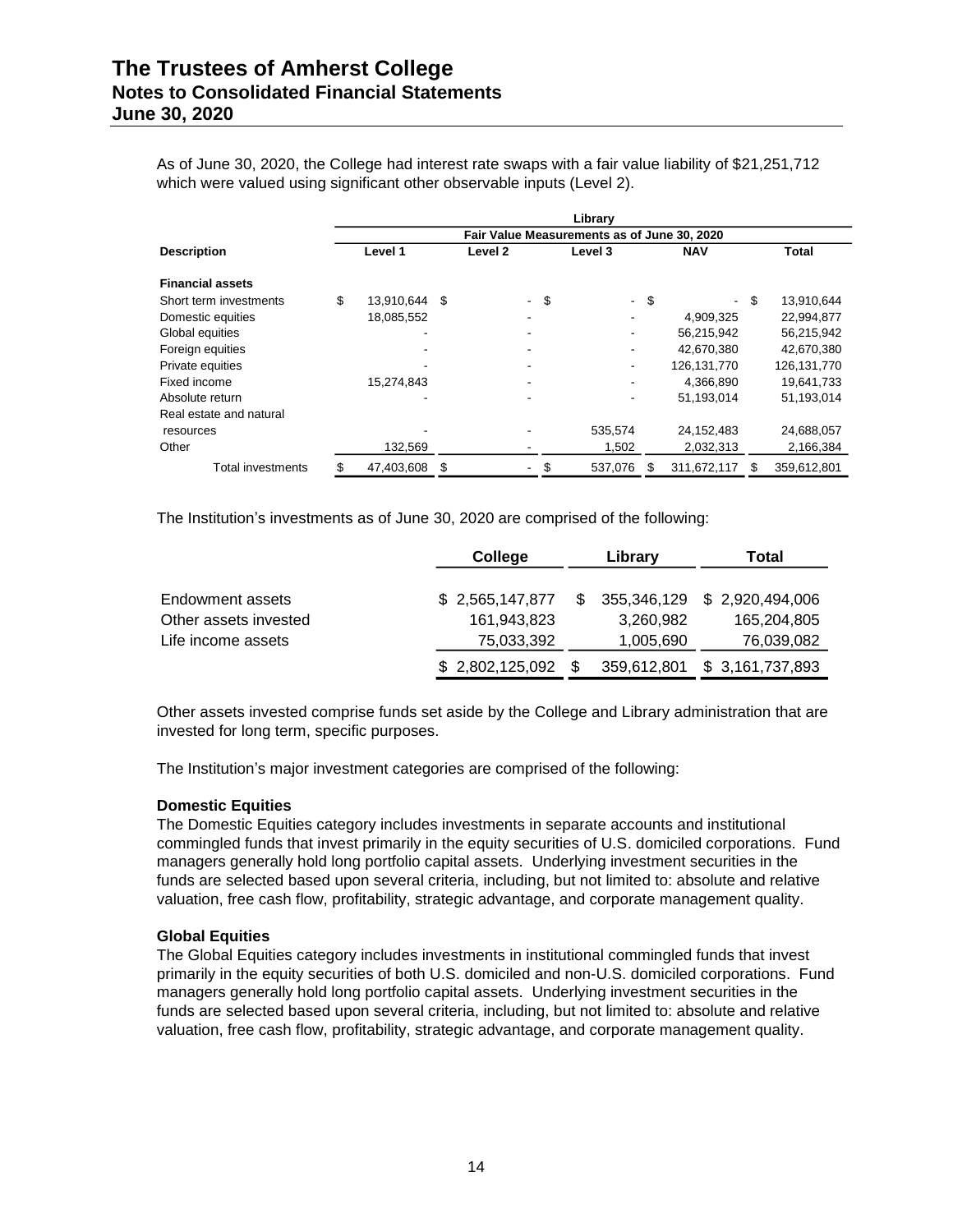# **Foreign Equities**

The Foreign Equities category includes investments in institutional commingled funds that invest primarily in the equity securities of non-U.S. domiciled corporations. Fund managers generally hold long portfolio capital assets. Underlying investment securities in the funds are selected based upon several criteria, including, but not limited to: absolute and relative valuation, free cash flow, profitability, strategic advantage, and corporate management quality.

# **Private Equities**

The Private Equities category includes investments in limited partnerships that invest primarily in unlisted, non-public U.S. and non-U.S. domiciled companies. Private Equity includes venture capital (early-stage) and buyout (later-stage) investments. Underlying investment securities in the funds are selected based upon several criteria, including, but not limited to: absolute and relative valuation, uniqueness of market and product, strategic advantage, corporate management quality, financial conditions and financing requirements, and anticipated exit strategies. These investments are generally illiquid, with partnership commitment terms of often at least ten years.

## **Fixed Income**

The Fixed Income category includes investments in separate accounts and commingled funds that invest primarily in the debt securities of U.S. domiciled corporations and U.S. government issued securities. Fund managers generally hold long portfolio capital assets. Underlying investment securities in the funds are selected based upon several criteria, including, but not limited to: absolute and relative valuation, duration, convexity, liquidity, credit risk, term structures, and strategic advantage. These investments measured at NAV are generally illiquid, with partnership commitment terms of often at least ten years.

## **Absolute Return**

The Absolute Return category includes investments in commingled funds that invest primarily in the equity, debt, and derivative securities of U.S. and non-U.S. domiciled corporations. Unlisted, nonpublic assets and/or other alternative asset classes may be held by the funds as well. Fund managers hold long and short portfolio capital assets. Underlying investment securities in the funds are selected based upon several criteria, including, but not limited to: absolute and relative valuation, free cash flow, profitability, strategic advantage, and corporate management quality.

## **Real Estate and Natural Resources**

The Real Estate and Natural Resources category includes investments in limited partnerships that invest primarily in unlisted, non-public U.S. and non-U.S. real estate, timber, and energy assets. Underlying investment securities in the funds are selected based upon several criteria, including, but not limited to: absolute and relative valuation, uniqueness of market and product, strategic advantage, corporate management quality, financial conditions and financing requirements, and anticipated exit strategies. Further, the investment office encourages its investment managers to incorporate consistent and thoughtful environmental considerations into their investment processes. Investment managers are aware that sustainability is a key diligence criterion for the Institution. These investments are generally illiquid, with partnership commitment terms of often at least ten years.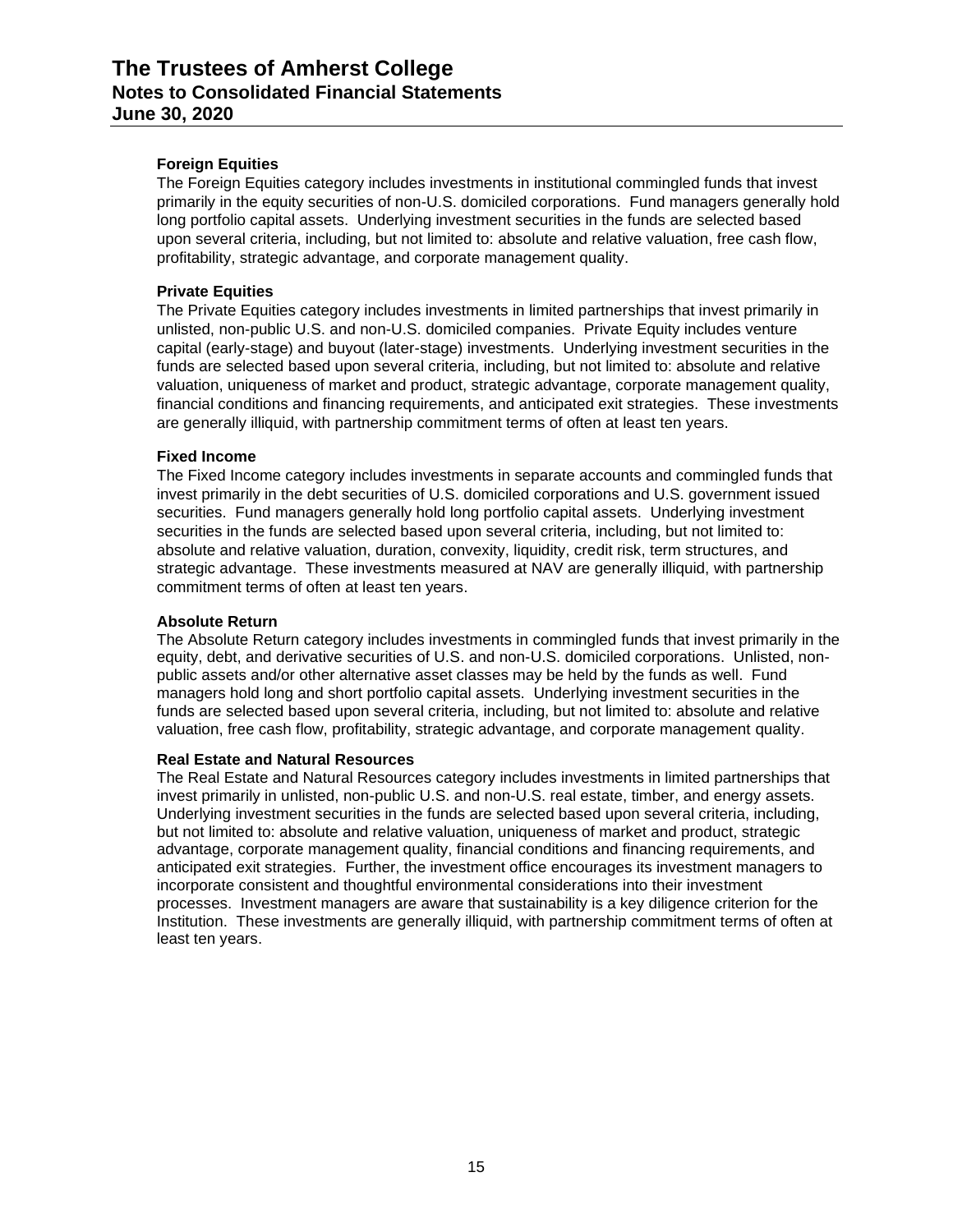The unfunded commitment and redemption frequencies of the Institution's investment categories as of June 30, 2020 were as follows:

|                            | <b>Institution</b>   |                                                                                               |  |  |  |  |  |  |  |  |  |  |
|----------------------------|----------------------|-----------------------------------------------------------------------------------------------|--|--|--|--|--|--|--|--|--|--|
|                            | <b>Unfunded</b>      |                                                                                               |  |  |  |  |  |  |  |  |  |  |
| <b>Investment Strategy</b> | <b>Commitment</b>    | <b>Notice Period and Redemption Frequency</b>                                                 |  |  |  |  |  |  |  |  |  |  |
| Domestic equities          | \$<br>$\blacksquare$ | No notice period to 150 day notice; between immediate<br>redemption and three year redemption |  |  |  |  |  |  |  |  |  |  |
| Global equities            | 6,700,000            | 10 business days to 90 day notice; between monthly and<br>three year redemption               |  |  |  |  |  |  |  |  |  |  |
| Foreign equities           | $\blacksquare$       | 6-90 day notice; between monthly and five year redemption                                     |  |  |  |  |  |  |  |  |  |  |
| Private equities           | 335,500,000          | Not redeemable                                                                                |  |  |  |  |  |  |  |  |  |  |
| Fixed income               | 13,800,000           | No notice period; between immediate and not redeemable                                        |  |  |  |  |  |  |  |  |  |  |
| Absolute return            | $\blacksquare$       | 90 day notice; between annual and three year redemption                                       |  |  |  |  |  |  |  |  |  |  |
| Real estate and            |                      |                                                                                               |  |  |  |  |  |  |  |  |  |  |
| natural resources          | 72,500,000           | Not redeemable                                                                                |  |  |  |  |  |  |  |  |  |  |
|                            | 428,500,000          |                                                                                               |  |  |  |  |  |  |  |  |  |  |

The investments in domestic equities do not possess a defined liquidation period. These investments can be liquidated as deemed appropriate by the Institution. The Institution is unable to redeem its investments in private equities, real estate and natural resources until the underlying partnerships are dissolved and the funds closed, although the Institution would have the ability to liquidate these partnerships through a negotiated transaction in the secondary market. Investments in private equities, real estate and natural resources have remaining durations from one to fifteen years as of June 30, 2020. Lockup periods on the investment strategies above range from thirty days to five years.

The rollforward of the Level 3 total financial assets for the Institution as of June 30, 2020 is as follows:

|                                              | <b>Institution</b> |                  |     |                   |  |                  |      |                                                                         |      |                  |   |      |                |  |
|----------------------------------------------|--------------------|------------------|-----|-------------------|--|------------------|------|-------------------------------------------------------------------------|------|------------------|---|------|----------------|--|
|                                              |                    |                  |     |                   |  |                  |      | Fair Value Measurements Using Significant Unobservable Inputs (Level 3) |      |                  |   |      |                |  |
|                                              |                    |                  |     |                   |  |                  |      |                                                                         |      | Net              |   |      |                |  |
|                                              |                    |                  |     | <b>Net</b>        |  | <b>Purchases</b> |      |                                                                         |      | <b>Transfers</b> |   |      |                |  |
| <b>Investment</b>                            |                    | <b>Beginning</b> |     | <b>Unrealized</b> |  | and              |      | Sales and                                                               |      | In               |   |      | <b>Ending</b>  |  |
| Category                                     |                    | <b>Balance</b>   |     | Loss              |  | <b>Issuances</b> |      | <b>Settlements</b>                                                      |      | Level 3          |   |      | <b>Balance</b> |  |
| Perpetual trusts                             |                    | 17.655.000       | \$. | $(358, 203)$ \$   |  |                  | - \$ |                                                                         | - \$ |                  | ٠ | - \$ | 17.296.797     |  |
| Real estate and natural resources, and other |                    | 4,703,792        |     | 150)              |  |                  |      |                                                                         |      |                  |   |      | 4,703,642      |  |
| Total investments                            |                    | 22,358,792       |     | $(358, 353)$ \$   |  | ٠                |      | ٠                                                                       |      |                  | ٠ | -S   | 22,000,439     |  |

## **Spending Policy and How the Investment Objectives Relate to Spending Policy**

The Institution has adopted a spending policy that is calculated as a percentage of the average market value of the endowment for the three previous years. This allows for the smoothing of growth and decline in endowment fair values. Specifically, the formula used to set the amount of annual spending increases the prior year's distribution by a factor equal to inflation plus the percentage growth in the endowment from prior year capital gifts. This amount is compared to the budgetary needs of the Institution and is increased, if possible, with approval of the Board of Trustees to reflect market growth over time. The calculated amount is also evaluated as a percentage of the endowment's market value and the growth portion of the formula would be held to a rate at or below inflation if the spending rate were to continue to exceed 5.0% over time. It is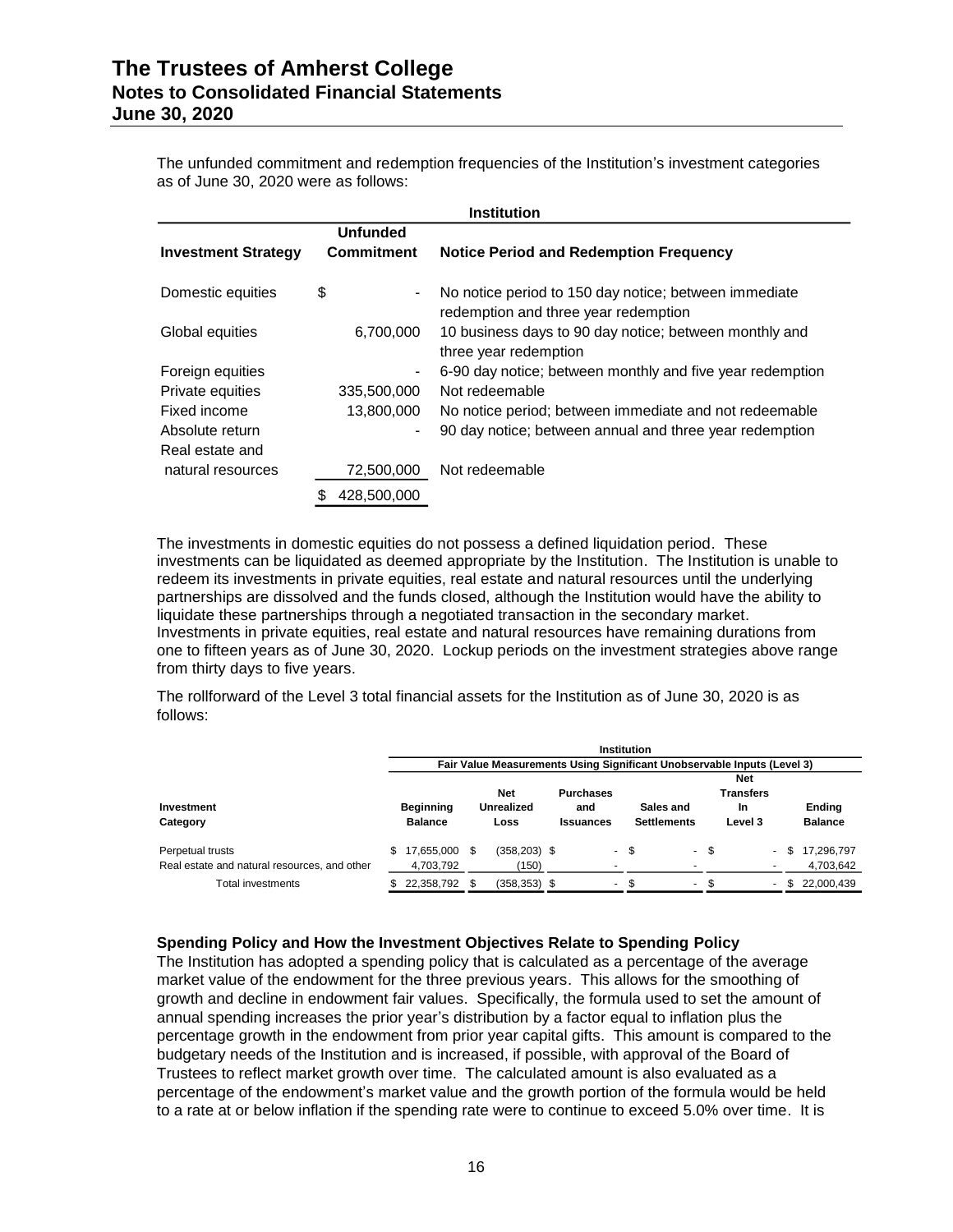expected that over time the rate will range between 3.5% and 5.0% of the average market value of the endowment for the three previous years, higher in years of market decline and lower in years of market growth.

The Institution has adopted investment policies for its endowment assets that seek to ensure that current and future spending requirements are supported, while also preserving the endowment fund in perpetuity. Endowment assets include those assets that have been restricted by the donor or designated by the Trustees and are invested to provide future revenue to support the Institution's activities. Under the Institution's investment policy, as approved by the Investment Committee of the Board of Trustees, an asset allocation or strategic policy portfolio is developed based on long-term return, risk and correlation assumptions that seek to balance the need for liquidity, preservation of purchasing power, and risk tolerance. The Institution uses two benchmarks to assess aggregate performance:

- Simple Market Benchmark- serves to help evaluate the value added from asset allocation in creating a well-diversified investment program versus a non-diversified market index. This benchmark consists of: 60% S&P 500 Index and 40% Bloomberg Barclays U.S. Aggregate Bond Index.
- Strategic Policy Portfolio Benchmark- serves to help evaluate the impact of manager selection and active management versus passive management. This benchmark is a weighted average return derived from applying the target policy weights of each asset class to the performance of the respective asset class benchmarks.

The Institution expects its endowment funds, over time, to provide an average real rate of return of approximately 3.5% percent annually (or a nominal annual rate of return of approximately 6.0%). The investments in the Institution's endowment portfolio involve various risks, and actual returns in any given year may vary from this anticipated long-term average annual rate of return.

To satisfy its long-term return objectives, the Institution relies on a total return strategy in which investment returns are achieved through both capital appreciation (realized and unrealized) and current yield (interest and dividends). The Institution has established a strategic policy portfolio that is diversified across asset classes.

# **3. Endowment and Similar Funds**

Included in net assets with and without donor restrictions are the College's and Library's endowment and similar funds and life income funds.

Endowment and similar funds is a commonly used term to refer to the resources that have been restricted by donors or designated by the Trustees that will be invested to provide future revenue to support the Institution's activities. Included in endowment are funds which were not restricted by the donor and, accordingly, are net assets without donor restriction of the Institution.

In accordance with UPMIFA statutes, the Institution considers the following factors in making a determination to appropriate or accumulate endowment funds:

- (1) The duration of the fund
- (2) The purpose of the Institution and donor restricted endowment fund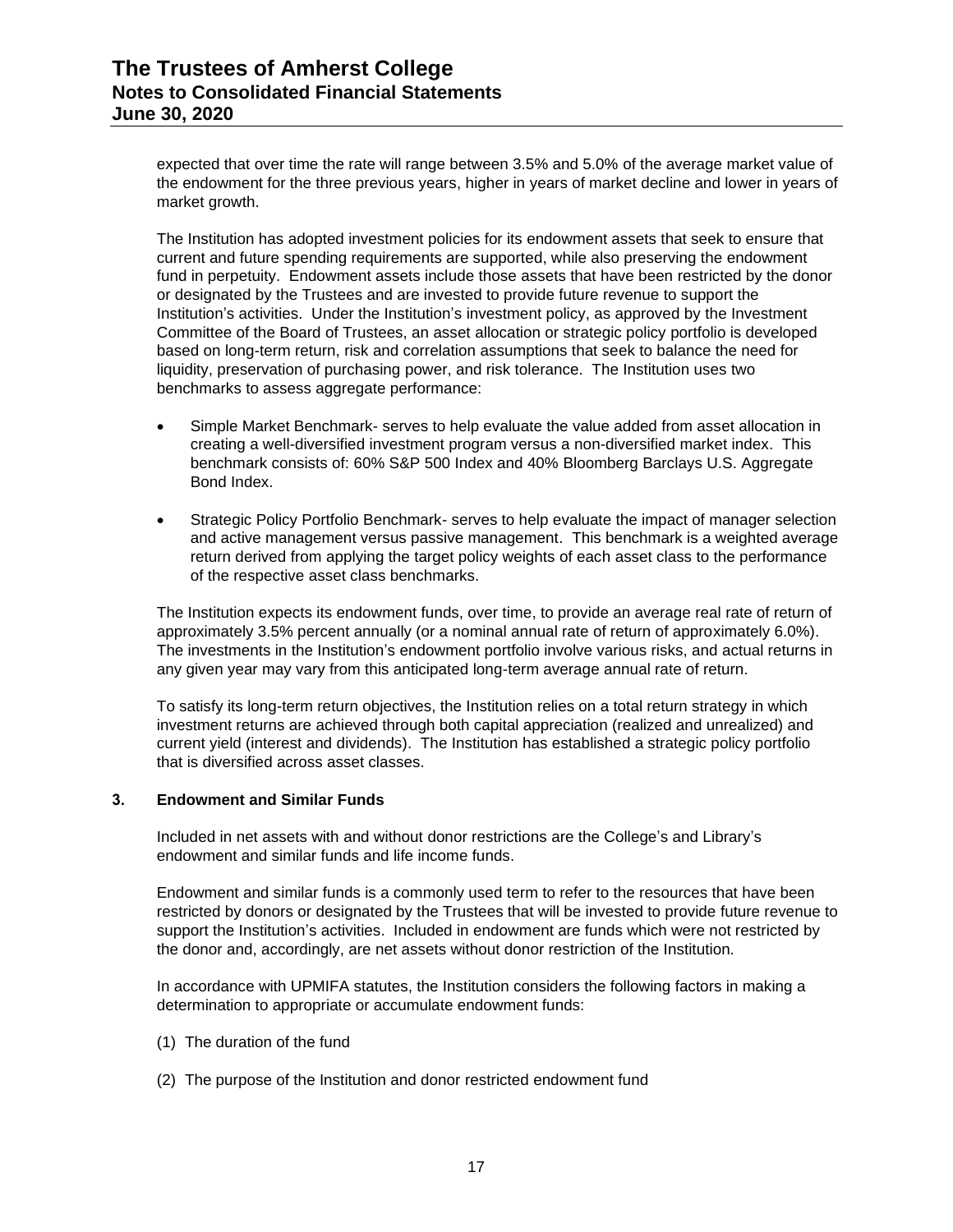- (3) General economic conditions
- (4) The possible effect of inflation and deflation
- (5) The expected total return from income and the appreciation of investments
- (6) Other resources of the Institution
- (7) The investment policies of the Institution

Included in endowment are the consolidated endowment funds for both the College and the Library and separately invested endowment funds. The fair value of the Amherst College consolidated endowment fund as of June 30, 2020 was \$2,564,048,841 with a per share fair value of \$27.84. The fair value of the separately invested endowment funds as of June 30, 2020 was approximately \$1,100,000. The fair value of the Folger fund as of June 30, 2020 was \$355,346,129 with a per share fair value of \$42.79. The total endowment shares in the Amherst College consolidated endowment Fund as of June 30, 2020 were 92,096,119. The total endowment shares in the Folger fund as of June 30, 2020 were 8,303,837.

Net assets included the following endowment and similar funds at June 30, 2020:

|                        |                      | College             |     |                 |
|------------------------|----------------------|---------------------|-----|-----------------|
|                        | <b>Without Donor</b> | <b>With Donor</b>   |     |                 |
|                        | <b>Restrictions</b>  | <b>Restrictions</b> |     | Total           |
| <b>Endowment funds</b> |                      |                     |     |                 |
| Endowment              | \$                   | \$1,815,337,312     |     | \$1,815,337,312 |
| Quasi-endowment        | 749,810,565          |                     |     | 749,810,565     |
|                        | \$<br>749,810,565    | \$<br>1,815,337,312 | \$  | 2,565,147,877   |
| Life income funds      | \$                   | \$<br>41,406,019    | \$  | 41,406,019      |
|                        |                      |                     |     |                 |
|                        |                      | Library             |     |                 |
|                        | <b>Without Donor</b> | <b>With Donor</b>   |     |                 |
|                        | <b>Restrictions</b>  | <b>Restrictions</b> |     | <b>Total</b>    |
| <b>Endowment funds</b> |                      |                     |     |                 |
| Endowment              | \$                   | \$<br>337,417,584   | \$. | 337,417,584     |
| Quasi-endowment        | 17,928,545           |                     |     | 17,928,545      |
|                        | \$<br>17,928,545     | \$<br>337,417,584   | \$  | 355,346,129     |

Included in quasi-endowment are funds designated for spending on scholarships, instruction, academic support, and other purposes.

Net assets of life income funds represent the difference between the investment assets of the funds and the estimated liability for the obligation to beneficiaries.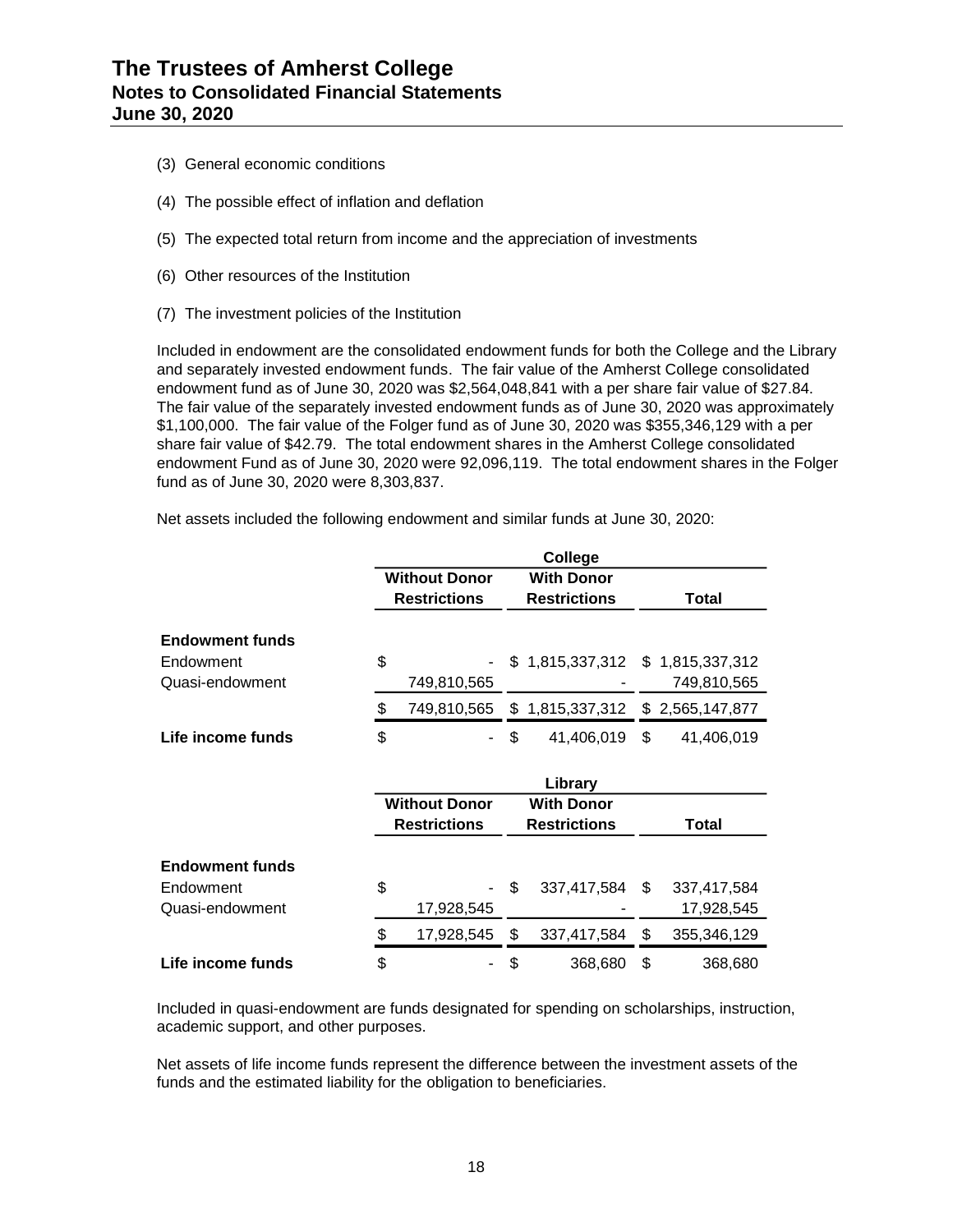The activity of the endowment and similar funds net assets for the College and Library for the year ended June 30, 2020 is as follows:

|                                                                       |                                                                                                                    |    | College                                  |                              |
|-----------------------------------------------------------------------|--------------------------------------------------------------------------------------------------------------------|----|------------------------------------------|------------------------------|
|                                                                       | <b>Without Donor</b><br><b>Restrictions</b>                                                                        |    | <b>With Donor</b><br><b>Restrictions</b> | Total                        |
| Endowment net assets,<br>beginning of year                            | \$<br>734,252,334                                                                                                  |    | \$1,739,030,872                          | \$2,473,283,206              |
| Investment return, net<br>Contributions<br>Appropriation of endowment | 59,014,419<br>688,390                                                                                              |    | 106,968,833<br>39,064,766                | 165,983,252<br>39,753,156    |
| return for expenditure<br>Transfers and other changes                 | (43, 110, 702)<br>(1,033,876)                                                                                      |    | (72, 874, 443)<br>3,147,284              | (115, 985, 145)<br>2,113,408 |
| Endowment net assets, end<br>of year                                  | \$<br>749,810,565                                                                                                  | S. | 1,815,337,312                            | \$2,565,147,877              |
|                                                                       | <b><i>ALCOHOL: <math>\mathbf{A} \cdot \mathbf{A} \cdot \mathbf{B} \cdot \mathbf{A} \cdot \mathbf{A}</math></i></b> |    | Library<br>$\mathbf{v}$                  |                              |

|                                                                       |    | <b>Restrictions</b>       |   | <b>Without Donor</b>         |    | <b>With Donor</b><br><b>Restrictions</b> |  |  |  | Total |
|-----------------------------------------------------------------------|----|---------------------------|---|------------------------------|----|------------------------------------------|--|--|--|-------|
| Endowment net assets,<br>beginning of year                            | \$ | 30.838.673                | S | 330,438,645                  | \$ | 361,277,318                              |  |  |  |       |
| Investment return, net<br>Contributions<br>Appropriation of endowment |    | 972,598<br>305            |   | 21,589,244<br>354,780        |    | 22,561,842<br>355,085                    |  |  |  |       |
| return for expenditure<br>Transfers and other changes                 |    | (692,465)<br>(13,190,566) |   | (14, 444, 448)<br>(520, 637) |    | (15, 136, 913)<br>(13,711,203)           |  |  |  |       |
| Endowment net assets, end<br>of year                                  | \$ | 17.928.545                | S | 337.417.584                  | \$ | 355,346,129                              |  |  |  |       |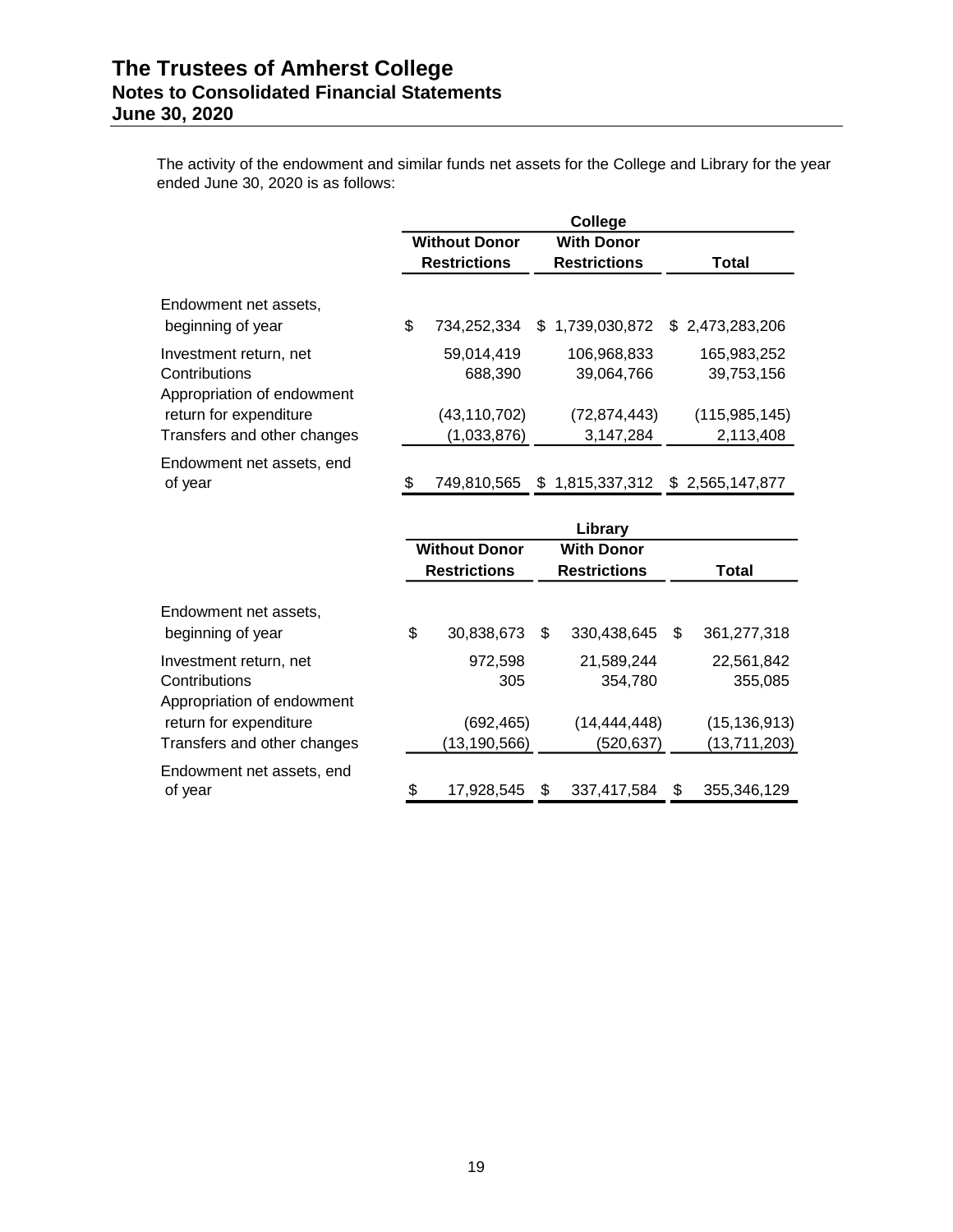# **4. Liquidity and Availability**

For purposes of analyzing resources, the Institution considers various sources of liquidity including cash and cash equivalents, and investments. As of June 30, 2020, the financial assets included in the categories below can readily be made available within one year of the balance sheet date to meet general expenditures.

|                                                              | College       | Library          | Total         |
|--------------------------------------------------------------|---------------|------------------|---------------|
|                                                              |               |                  |               |
| Cash and cash equivalents                                    | \$278.041.563 | 55.812.920<br>S. | \$333.854.483 |
| Accounts receivable, net                                     | 5.502.132     | 192.260          | 5,694,392     |
| Contributions receivable, net                                | 5,573,986     | 42.509           | 5,616,495     |
| Other                                                        | 256.280       | 62.434           | 318.714       |
| Board-approved endowment distribution for current operations | 122.304.000   | 14.678.000       | 136,982,000   |
|                                                              | \$411.677.961 | 70.788.123       | \$482,466,084 |

The Institution has various sources of internal liquidity as displayed above. In addition to these financial assets to meet its general expenses, the Institution operates within a balanced budget and anticipates collecting the operating revenue outlined in that budget. Additionally, the Institution maintains uncollateralized bank lines of credit of \$87,500,000 for operational purposes.

Although the Institution has no current intention to spend from its endowment or other long term invested assets, other than those balances distributed as part of the approved annual distribution or other limited approved budgeted activities, other amounts are available for liquidation if necessary. As of June 30, 2020 the College has the ability to liquidate approximately \$750,000,000 and the Library \$18,000,000 of its long term investments within twelve months for operations.

## **5. Contributions**

Contributions receivable, net, are summarized as follows at June 30, 2020:

|                                          |   | College     |   | Library   |
|------------------------------------------|---|-------------|---|-----------|
| Unconditional promises expected          |   |             |   |           |
| to be collected within:                  |   |             |   |           |
| One year                                 | S | 13,684,199  | S | 1,687,994 |
| Two to five years                        |   | 22,696,248  |   | 1,832,771 |
| Over five years                          |   | 20,495,878  |   | 20,000    |
|                                          |   | 56,876,325  |   | 3,540,765 |
| Less: Unamortized discount               |   |             |   |           |
| and allowance for uncollectible accounts |   | (3,032,496) |   | (33,949)  |
|                                          |   | 53,843,829  |   | 3,506,816 |

At June 30, 2020 the College had also received conditional promises to give of \$40,243,000. These conditional promises are not recognized as assets until the conditions are substantially met and are comprised of both donor-imposed and general support funding.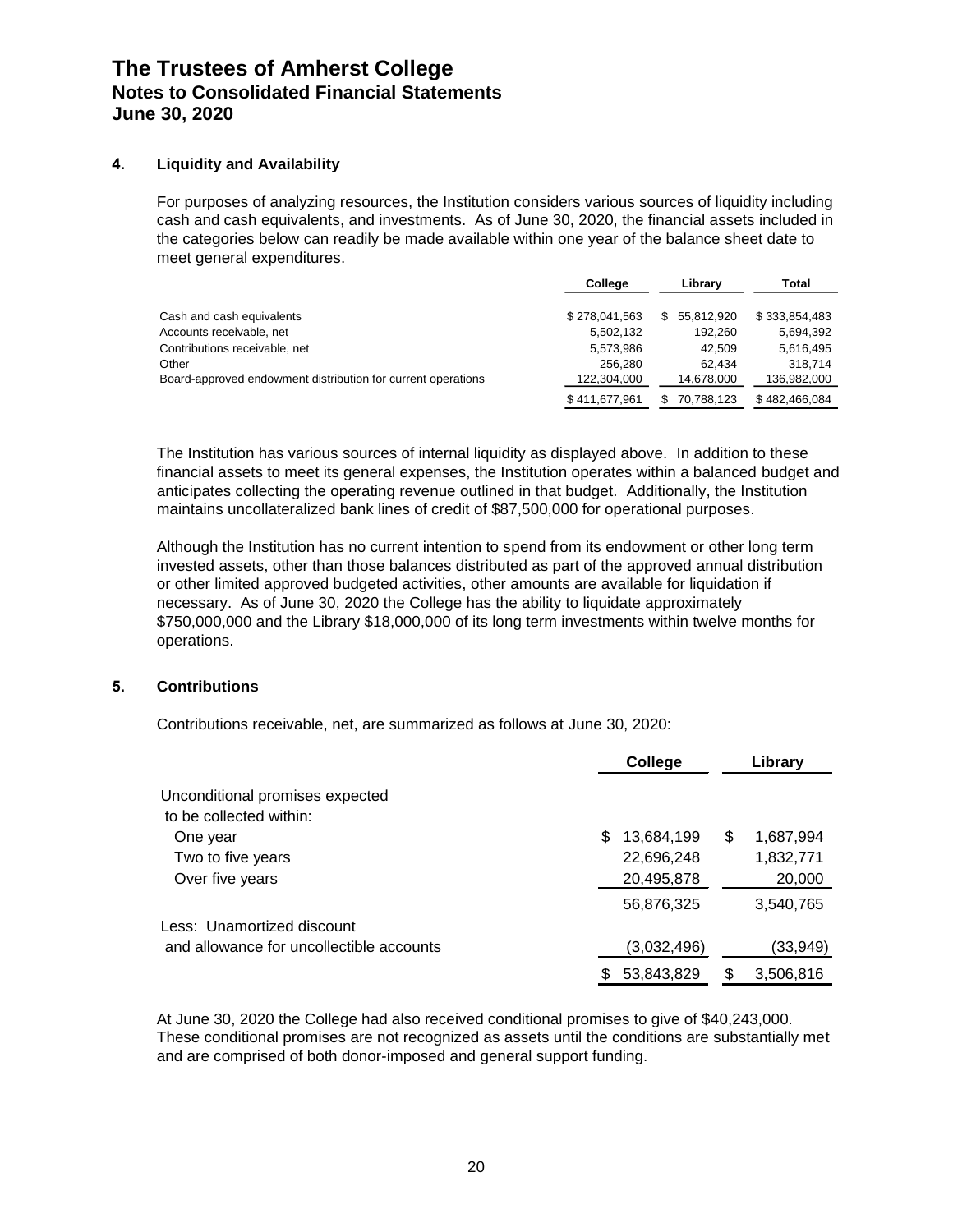# **6. Property, Plant and Equipment**

Property, plant and equipment as of June 30, 2020 consisted of the following:

|                                | <b>Useful Life</b> | <b>College</b>  | Library         |
|--------------------------------|--------------------|-----------------|-----------------|
| Land                           |                    | \$<br>8,744,293 | \$<br>908,397   |
| Land improvements              | 10                 | 27,189,483      |                 |
| Buildings and improvements     | 50                 | 736,756,737     | 33,836,237      |
| <b>Faculty residences</b>      | 30                 | 16,554,559      |                 |
| Equipment                      | $5 - 10$           | 76,625,036      | 7,019,804       |
| Library books                  | 10                 | 33,152,046      |                 |
| Folger collection              |                    |                 | 28,388,241      |
|                                |                    | 899,022,154     | 70,152,679      |
| Less: Accumulated depreciation |                    | (287,259,028)   | (21, 570, 307)  |
|                                |                    | 611,763,126     | 48,582,372      |
| Construction in progress       |                    | 6,746,669       | 5,215,428       |
|                                |                    | 618,509,795     | 53,797,800<br>S |

In fiscal year 2020 depreciation expense was \$19,333,000 for the College and \$958,000 for the Library.

# **7. Bonds Payable**

The Institution has financed the cost of constructing and renovating various College facilities through the issuance of Massachusetts Development Finance Agency (the "Agency" or "MDFA") bonds. The Institution issued taxable bonds in fiscal year 2009 and 2020 for working capital and other eligible purposes and in fiscal years 2013 and 2016 to finance certain capital projects and other eligible purposes for the College. Additionally, in fiscal year 2020 the Institution issued taxable bonds to finance certain capital projects of the Library.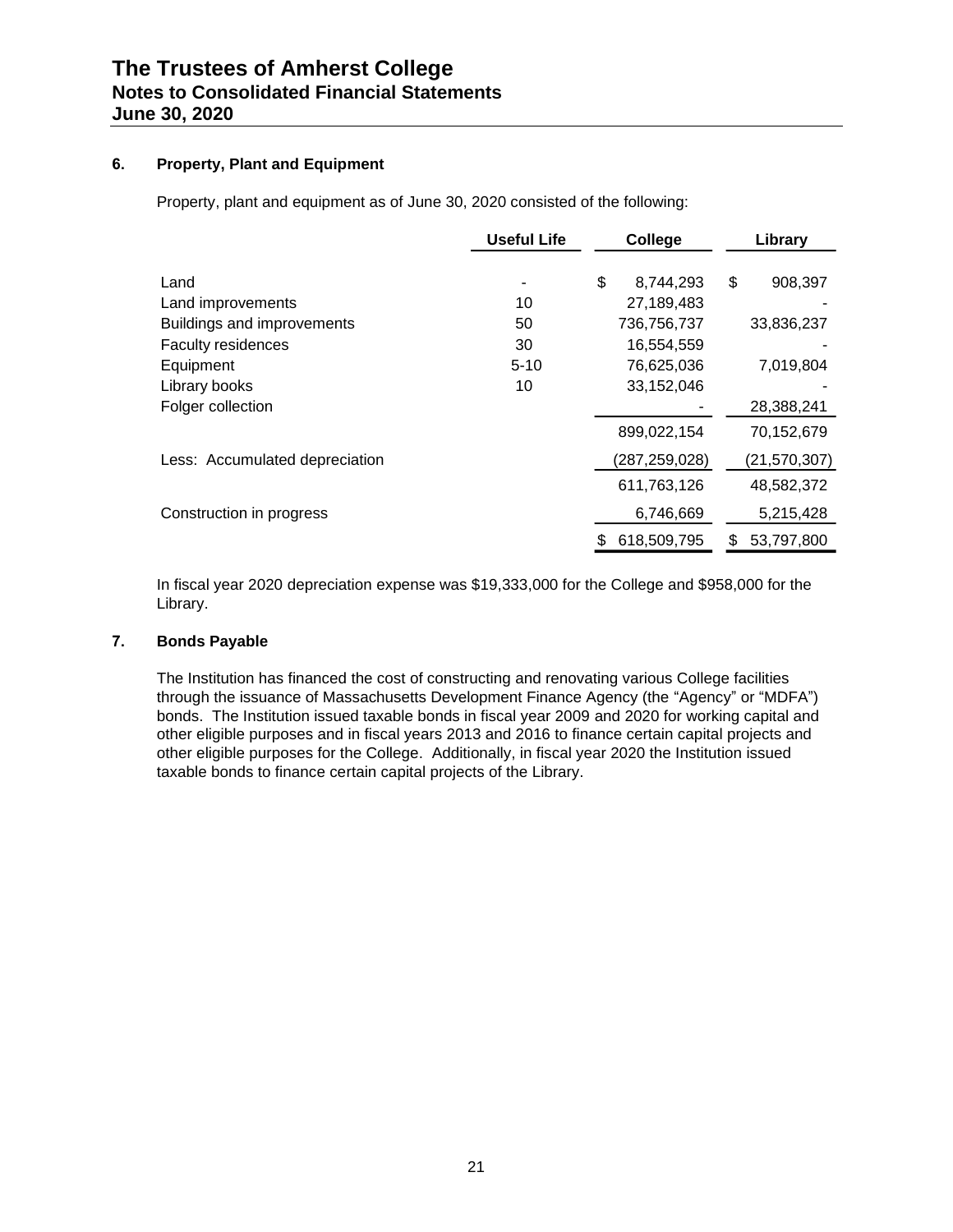The Institution's fiscal year 2020 debt service and bonds payable as of June 30, 2020 for the College were as follows:

| <b>MDFA Series/Taxable Bonds</b> | <b>Final Year of</b><br><b>Maturity</b> | <b>2020 Debt</b><br><b>Service</b> |            | <b>Bonds</b><br><b>Payable</b> |
|----------------------------------|-----------------------------------------|------------------------------------|------------|--------------------------------|
|                                  |                                         |                                    |            |                                |
| н                                | 2033                                    | \$                                 | 484,200    | \$<br>24,425,000               |
| L                                | 2028                                    |                                    | 2,517,100  | 18,900,000                     |
| $J-1$                            | 2035                                    |                                    | 328,700    | 30,000,000                     |
| $J-2$                            | 2035                                    |                                    | 200,900    | 20,000,000                     |
| $K-1$                            | 2021                                    |                                    | 890,900    | 1,200,000                      |
| $K-2$                            | 2038                                    |                                    | 668,700    | 45,645,000                     |
| Taxable Bonds, Series 2009A      | 2039                                    |                                    | 5,875,000  | 100,000,000                    |
| Taxable Bonds, Series 2012A      | 2042                                    |                                    | 5.399.400  | 83,235,000                     |
| Taxable Bonds, Series 2015       | 2045                                    |                                    | 6,150,000  | 150,000,000                    |
| Taxable Bonds, Series 2020A      | 2030                                    |                                    | 577,500    | 75,000,000                     |
| Less: Bond discounts/issue costs |                                         |                                    |            | (5,071,430)                    |
|                                  |                                         |                                    | 23,092,400 | \$543,333,570                  |

The Institution's fiscal year 2020 debt service and bonds payable as of June 30, 2020 for the Library were as follows:

| <b>Taxable Bonds</b>       | <b>Final Year of</b><br><b>Maturity</b> | <b>2020 Debt</b><br><b>Service</b> |        | <b>Bonds</b><br><b>Payable</b> |  |
|----------------------------|-----------------------------------------|------------------------------------|--------|--------------------------------|--|
| Taxable Bonds, Series 2020 | 2050                                    |                                    | 63.263 | \$ 35,000,000                  |  |

The Series H bonds were originally issued at a variable rate and are a general obligation of the Institution. On June 4, 2020, the Institution reissued Series H in bank purchase mode at a fixed interest rate of 1.90% until final maturity on November 1, 2031. The average interest rate during fiscal year 2020 was 1.98%. The bonds are subject to optional redemption at the discretion of the Institution with a yield maintenance fee and Institution maintains the option to convert these bonds to another mode at a subsequent date.

The Series I bonds are a variable rate issue and a general obligation of the Institution. The average interest rate for fiscal year 2020 was 1.10% and the interest rate at June 30, 2020 was 0.09%. The bonds are subject to optional redemption at par plus accrued interest at the option of the Institution.

The Series J bonds are a variable rate issue and a general obligation of the Institution. The interest rate on the issue averaged 1.10% for the Series J-1 bonds and 1.00% for the Series J-2 bonds for the fiscal year 2020. The interest rate was 0.09% for the Series J-1 bonds and 0.13% for the Series J-2 bonds at June 30, 2020. The bonds are subject to optional redemption at par plus accrued interest at the option of the Institution.

The Series K-1 bonds were issued at a fixed rate and are a general obligation of the Institution. The average interest rate on the issue was 4.13% for the year ended June 30, 2020. The Series K-2 bonds were originally issued at a variable rate and are a general obligation of the Institution. On June 4, 2020, the Institution reissued Series K-2 in bank purchase mode at a fixed interest rate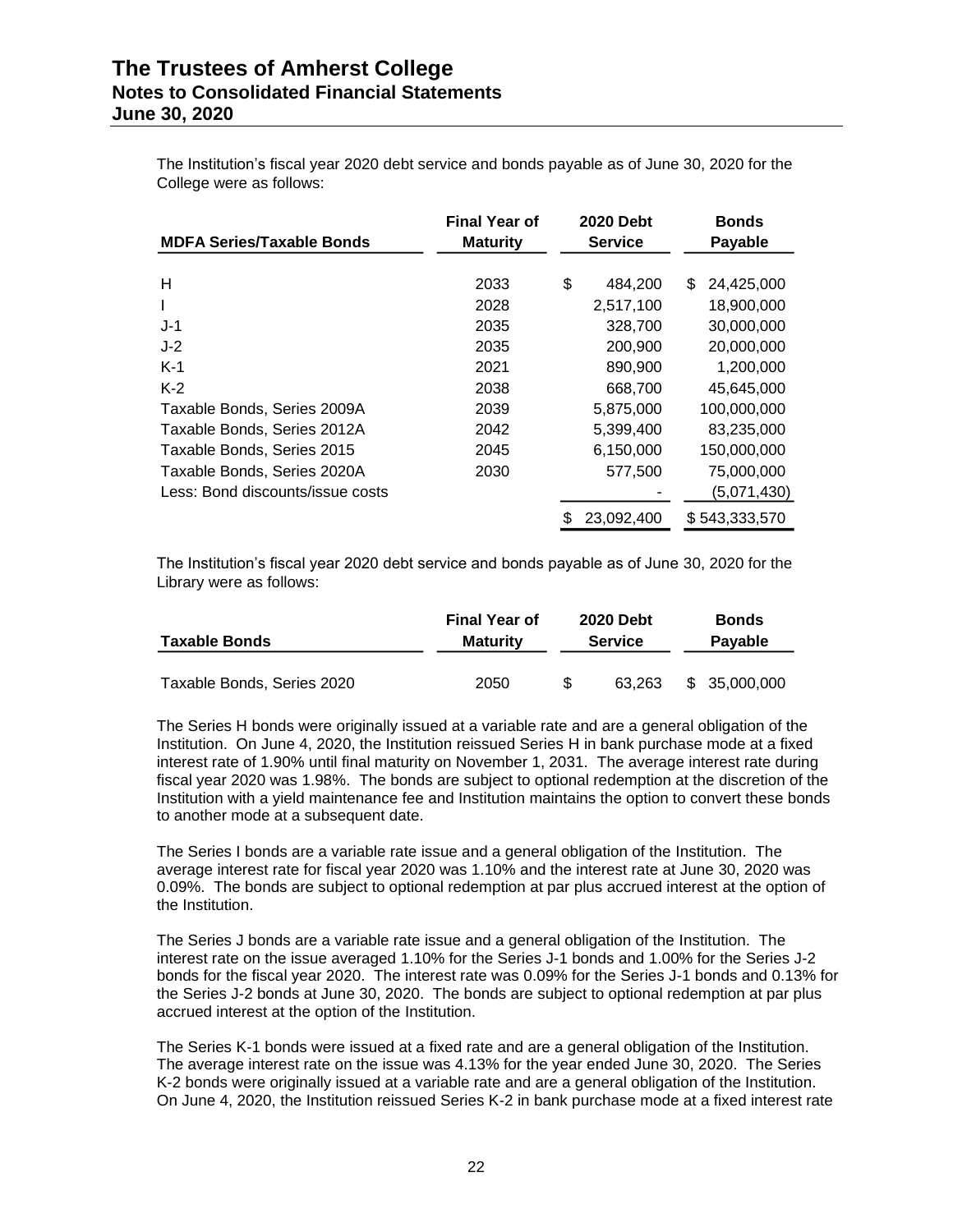of 2.00% until final maturity on November 1, 2038. The average interest rate during fiscal year 2020 was 1.45%. The proceeds were used for capital projects. The Series K-1 bonds maturing on or after November 1, 2018 are subject to optional redemption after that date, at the option of the Agency with the written consent of the Institution or at the written direction of the Institution. The Series K-2 bonds are subject to optional redemption at the discretion of the Institution with a yield maintenance fee and Institution maintains the option to convert these bonds to another mode at a subsequent date.

The Series 2009A taxable bonds were issued at a fixed rate of 5.875% and are a general obligation of the Institution. The proceeds of the bonds were used by the College for the payment of the issuance costs, working capital, and other eligible expenses. The bonds are subject to optional redemption at the discretion of the Institution with a make-whole provision.

The Series 2012A taxable bonds outstanding during fiscal year 2020 were issued at rates fixed between 1.735% and 3.794% and are a general obligation of the Institution. The proceeds of the bonds were used by the College for the payment of the issuance costs, certain capital projects, and other eligible expenses. The bonds are subject to optional redemption at the discretion of the Institution with a make-whole provision.

The Series 2015 taxable bonds were issued at a fixed rate of 4.10% and are a general obligation of the Institution. The proceeds of the bonds were used by the College for the payment of the issuance costs, certain capital projects, and other eligible expenses. The bonds are subject to optional redemption at the discretion of the Institution with a make-whole provision.

On December 9, 2019, the Institution executed a rate lock for a taxable \$150,000,000 note purchase agreement (private placement) that was split into two \$75,000,000 tranches. The first tranche (2020A) was drawn on March 9, 2020 and has a fixed interest rate of 2.52%. The second tranche (2020B) was drawn subsequent to fiscal year end on September 9, 2020 and has a fixed interest rate of 3.22%. Both 2020A&B have bullet maturities on March 9, 2030 and September 9, 2050, respectively. The first tranche was issued for liquidity support for the College, while the second tranche was issued for finance construction for strategic capital projects. The private placement is subject to optional redemption at the discretion of the Institution with a make-whole provision.

On June 4, 2020, the Institution executed a taxable \$35,000,000 term note with a bank. This note has a fixed rate of 2.41% and amortizes until its maturity date of May 1, 2040. The proceeds of the note will be used for the Folger Shakespeare Memorial Library renovation project. The note is subject to optional redemption at the discretion of the Institution with a yield maintenance fee.

In connection with the issuance of the Series I and Series J bonds, the Institution entered into interest rate swap agreements to moderate its exposure to interest rate changes. The swaps were not designated as cash flow hedges for the bonds. The interest rate swap agreements effectively change the interest rate exposure on the issues from a variable rate to a fixed rate of 3.07% for Series I and 3.13% for Series J. The interest rate swap agreements have a notional amount of \$68,900,000 as of June 30, 2020 and termination date equal to the maturity date of the respective bonds. On June 30, 2020, the fair value of the interest rate swap agreements was a liability of \$21,251,712, which is a Level 2 fair value measurement. The net change in the fair value of the liability from the prior year balance and the net settlements was \$8,360,885 for the year ended June 30, 2020.

The principal payments on the Institution's bonds for the College for the fiscal years 2021 through 2025 is \$5,245,000; \$5,480,000; \$5,005,000; \$5,050,000 and \$5,115,000, respectively. The combined principal payments thereafter is \$522,510,000.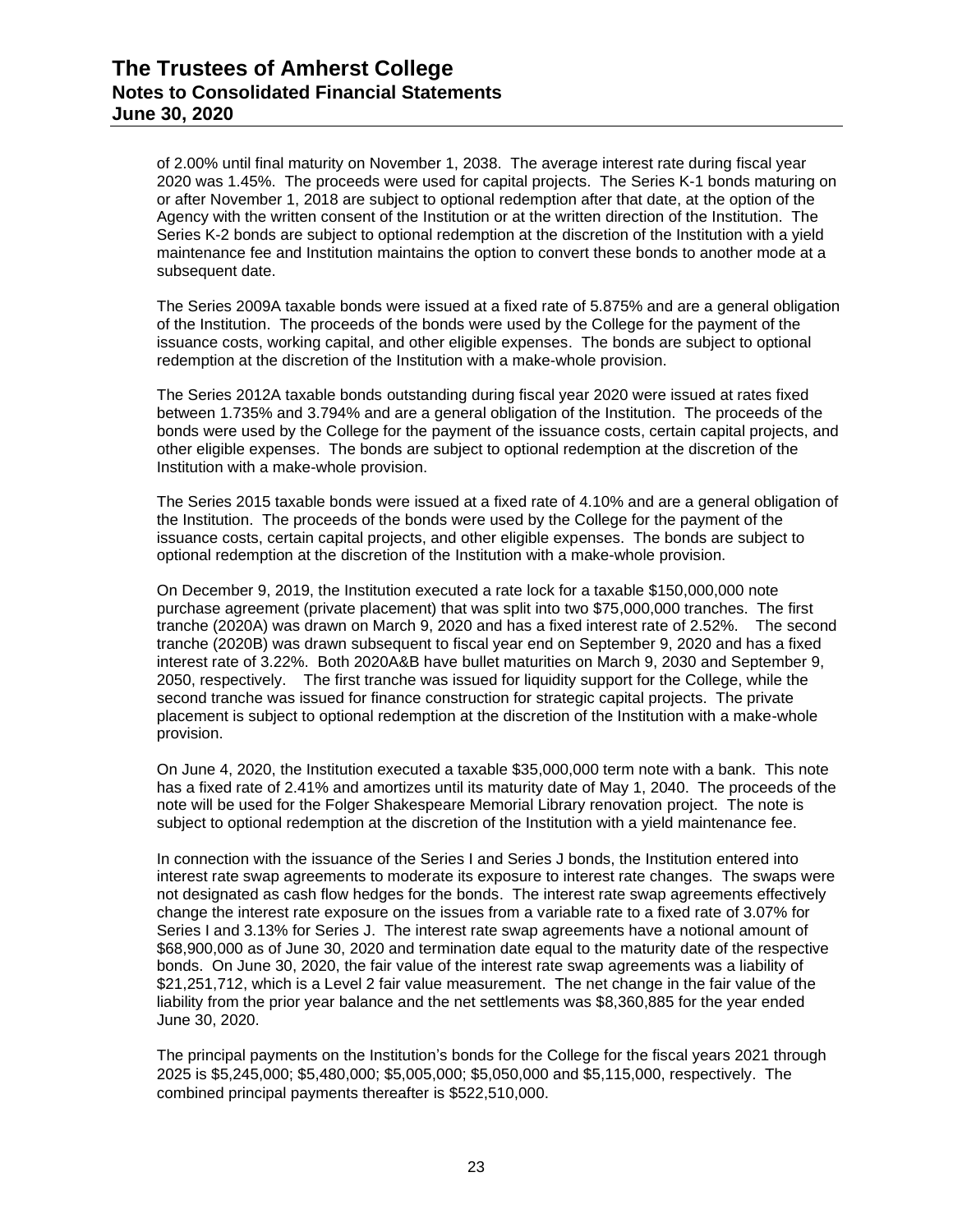The principal payments on the Institution's bonds for the Library for the fiscal years 2021 through 2025 is \$1,166,667; \$1,166,667; \$1,166,667; \$1,166,667 and \$1,166,667, respectively. The combined principal payments thereafter is \$29,166,665.

The Series H, I, J and K-2 bonds are subject to tender by bondholders. As of June 30, 2020, the Series J-2 bonds are set to remarket in a daily mode, the Series I and J-1 bonds set in a weekly mode and Series H and K-2 in bank direct purchase mode until November 2031 and November 2038, respectively. If these bonds had been fully tendered as of June 30, 2020, or on their next remarketing date, the principal payments for fiscal years 2021 through 2023 would have been approximately, \$71,900,000; \$3,300,000; \$2,600,000, respectively. The principal payments thereafter would have approximated \$505,600,000. The Institution has not experienced a failed remarketing of its bonds.

# **8. Lines of Credit**

The College has uncollateralized bank lines of credit for operational purposes as of June 30, 2020 as follows:

| <b>Available</b><br><b>Borrowing</b><br>Capacity |              | <b>Balance</b><br><b>Outstanding</b> |   | <b>Interest Rate</b> | <b>Termination Date</b> |  |  |
|--------------------------------------------------|--------------|--------------------------------------|---|----------------------|-------------------------|--|--|
|                                                  | \$37,500,000 | S                                    |   | LIBOR plus 0.25%     | August 27, 2020         |  |  |
| \$                                               | 50,000,000   | \$                                   | ۰ | LIBOR plus 0.25%     | February 21, 2022       |  |  |

# **9. Pension Benefits**

The Institution has defined contribution pension plans administered by TIAA for faculty, administrative and staff employees of the College, and for Library administrative and staff employees. Eligibility for the plans begins following two years of employment for individuals, unless they were previously enrolled in a qualifying plan, or had qualifying service in another institution within six months of employment with the College or Library, in which case they would be immediately eligible. Contributions to the plans, based on a percentage of salaries, were \$8,066,518 for the College and \$617,738 for the Library for the year ended June 30, 2020.

The Institution has maintained a TIAA noncontributory, defined benefit pension plan for College staff employees who, prior to July 1, 1994, were not covered by the defined contribution plan, were at least twenty-one years of age, and had completed one year of service. All participants in this plan are fully vested as of June 30, 2020. Retirement benefits are calculated based on a percentage of final three-year average salary times the participant's years of service with a minimum benefit payable equal to \$50 per year times the number of years of credited service. Years of service for purposes of calculating the benefit accrual were frozen on June 30, 1994, when all active College employees began participating in the defined contribution plan. The defined benefit plan continues to provide prior service benefits for participants active at July 1, 1994, and supplemental benefits to certain long-term employees whose retirement benefit would have been negatively affected by the change.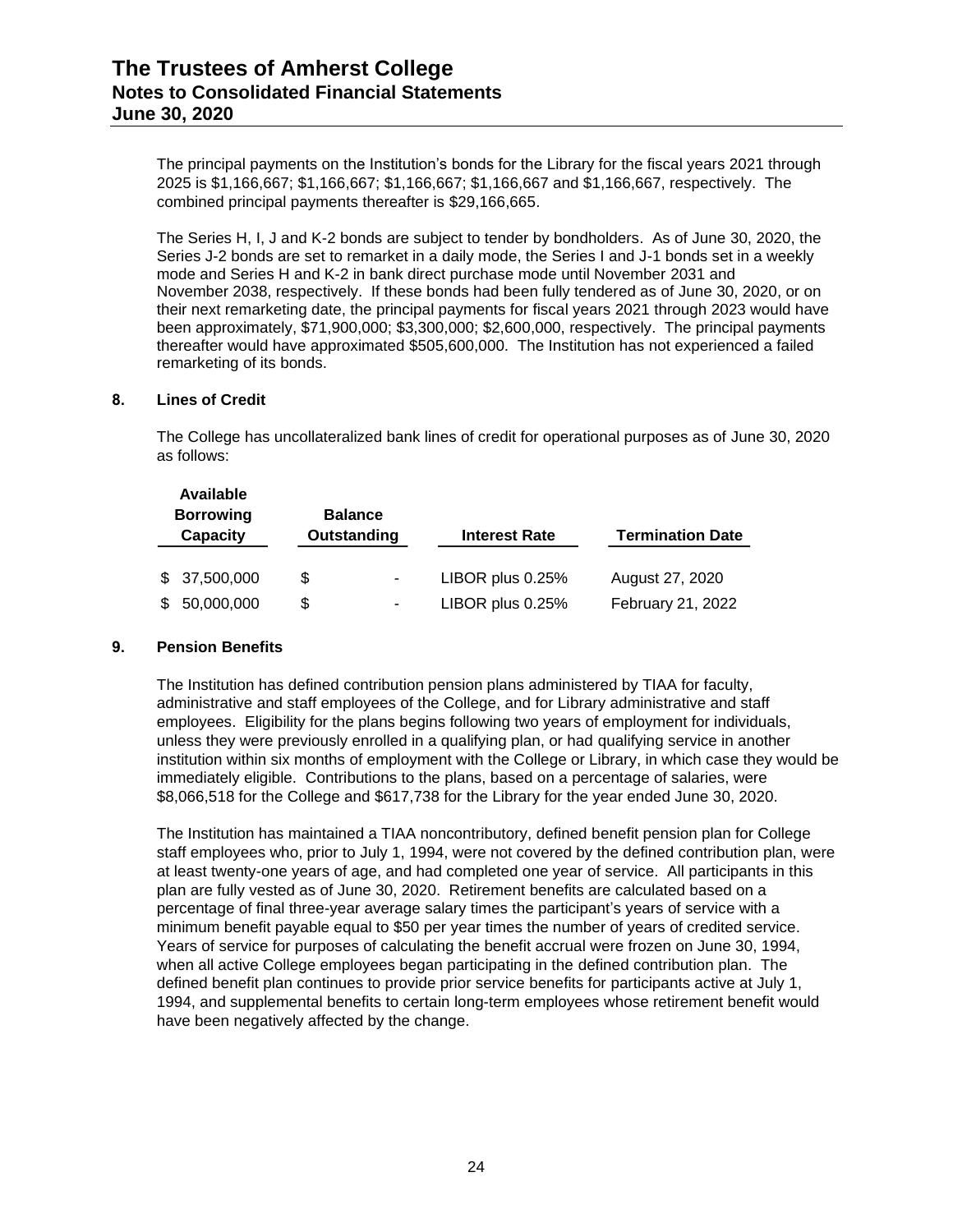The Institution has a TIAA noncontributory, defined benefit pension plan for Library employees who are not covered by the defined contribution plan, who are at least twenty-one years of age, and who have completed one year of service. An employee is fully vested after five years of participation in the plan. Retirement benefits are calculated based on a percentage of final three-year average salary times the participant's years of service with a minimum benefit payable equal to \$50 per year times the number of years of credited service. Effective July 1, 2013, the Plan was amended to close to new participants, discontinue service accruals for participants less than the age of forty, and to determine the amount of offset attributable to participation in the defined contribution plan as the earlier of the employee's termination or retirement date.

For those who have participated in the defined contribution plans, benefits purchased by employer contributions will reduce the benefits from these defined benefit plans. This defined contribution offset benefit is the annual single life annuity retirement benefit commencing at the normal retirement date which is the actuarial equivalent of the defined contribution account balance using the applicable mortality and interest rates under the Internal Revenue Code.

The Institution contributes to each defined benefit pension plan an amount equal to the required minimum plan contribution as of the beginning of the plan year with interest to the date of payment.

The accumulated benefit obligation at June 30, 2020 was approximately \$27,600,000 and \$4,500,000 for the College Plan and Library Plan, respectively. Net actuarial loss amortization of approximately \$1,090,000 is expected to be recognized in fiscal year 2021 for the College Plan and \$181,000 for the Library Plan. Amortization of prior service cost of approximately \$2,700 is expected to be recognized in fiscal year 2021 for the Library Plan.

The following were the components of net periodic pension cost for the defined benefit pension plans for the fiscal year ended June 30, 2020:

|                                                 | College<br><b>Employee</b><br><b>Plan</b> |               | Library<br><b>Employee</b><br><b>Plan</b> |            |
|-------------------------------------------------|-------------------------------------------|---------------|-------------------------------------------|------------|
| Service cost                                    | \$                                        | 428           | S                                         | 72,687     |
| Interest cost                                   |                                           | 812,811       |                                           | 143,224    |
| Expected return on plan assets                  |                                           | (1, 152, 501) |                                           | (146, 438) |
| Amortization of unrecognized prior service cost |                                           |               |                                           | (5, 391)   |
| Amortization of net actuarial loss              |                                           | 697,360       |                                           | 29,249     |
| Net periodic pension cost                       | \$                                        | 358,098       | \$                                        | 93,331     |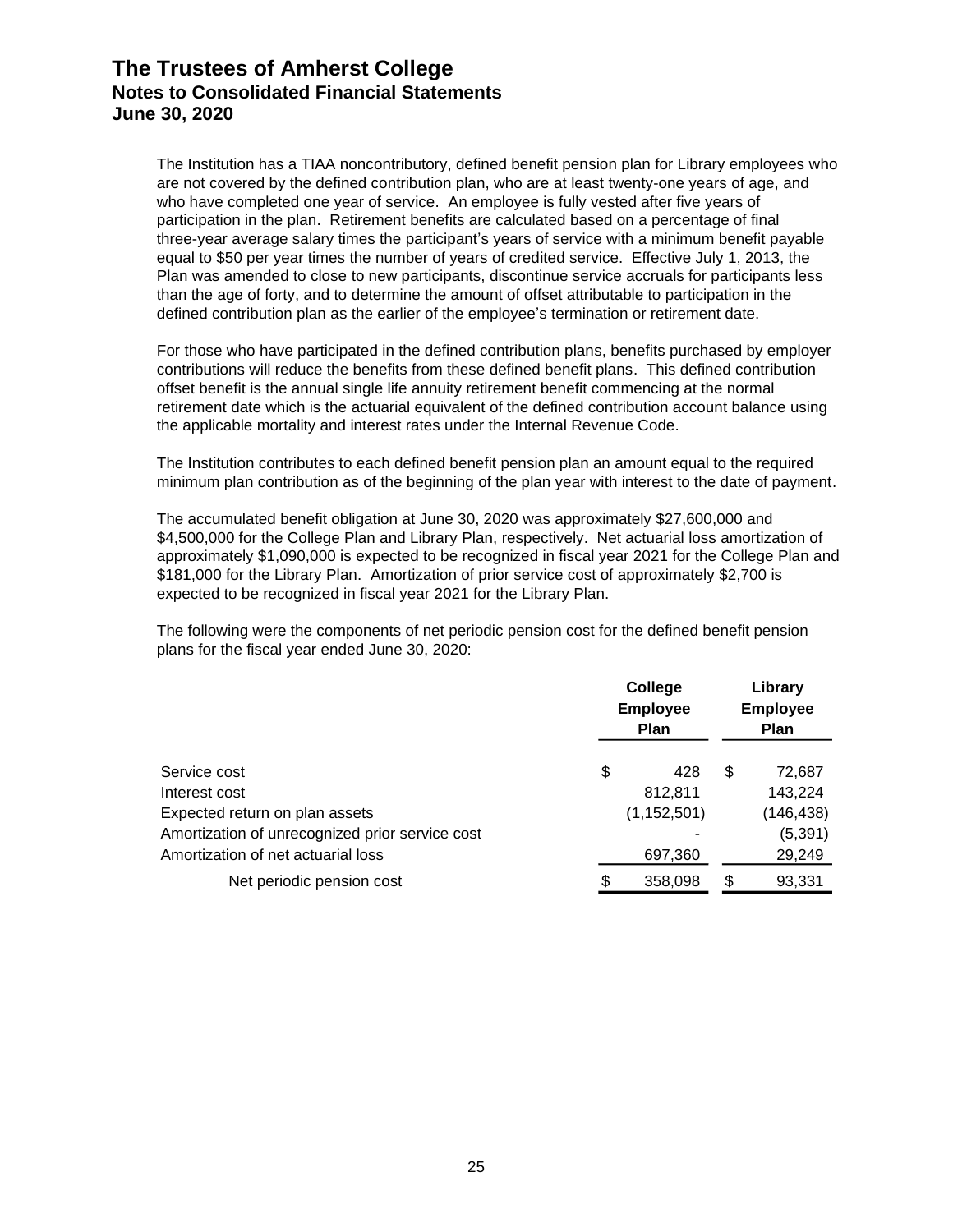The following is a summary of the projected benefit obligation, plan assets, and funded status of the defined pension plans as of June 30, 2020:

|                                                                       | College<br><b>Employee</b><br>Plan | Library<br><b>Employee</b><br>Plan |
|-----------------------------------------------------------------------|------------------------------------|------------------------------------|
| Change in projected benefit obligation                                |                                    |                                    |
| Projected benefit obligation, June 30, 2019                           | \$<br>26,480,689                   | \$<br>4,399,679                    |
| Decrease due to benefits paid                                         | (1,540,856)                        | (164, 592)                         |
| Increase due to employee service                                      | 428                                | 72,687                             |
| Increase due to accrual of interest                                   | 812,811                            | 143,224                            |
| Increase due to changes in actuarial<br>assumptions and other sources | 2,569,507                          | 1,044,554                          |
| Projected benefit obligation, June 30, 2020                           | 28,322,579                         | \$<br>5,495,552                    |
| Change in plan assets                                                 |                                    |                                    |
| Fair value of plan assets, June 30, 2019                              | \$<br>19,876,900                   | \$<br>2,514,063                    |
| Actual return                                                         | 703,518                            | 90,297                             |
| <b>Employer contributions</b>                                         | 307,287                            | 32,082                             |
| Benefits paid                                                         | (1,540,856)                        | (164, 592)                         |
| Change in surrender charge                                            | 69,753                             | 6,985                              |
| Fair value of plan assets, June 30, 2020                              | \$<br>19,416,602                   | \$<br>2,478,835                    |
| <b>Funded status</b>                                                  |                                    |                                    |
| Projected benefit obligation                                          | \$<br>(28, 322, 579)               | \$<br>(5,495,552)                  |
| Fair value of assets                                                  | 19,416,602                         | 2,478,835                          |
| <b>Funded status</b>                                                  | \$<br>(8,905,977)                  | \$<br>(3,016,717)                  |
| <b>Cumulative net actuarial loss</b>                                  |                                    |                                    |
| Cumulative net actuarial loss(gain), June 30, 2019                    | \$<br>6,142,188                    | \$<br>767,548                      |
| Amortization                                                          | (697, 360)                         | (29, 249)                          |
| Net loss                                                              | 2,948,737                          | 1,093,710                          |
| Cumulative net actuarial loss, June 30, 2020                          | \$<br>8,393,565                    | \$<br>1,832,009                    |

Defined benefit plan assets consist of Deposit Administration Group Annuity Contracts with Teachers Insurance and Annuity Association.

The discount rates used in determining benefit obligations as of June 30, 2020 were 2.19% for the College Plan and 2.56% for the Library Plan. The rate of compensation increase used in determining benefit obligations and the net periodic pension cost was 3.00% for both plans. The discount rates used in determining the net periodic pension cost were 3.16% for the College Plan and 3.42% for the Library Plan. The long-term expected rate of return was 7.50% for both plans.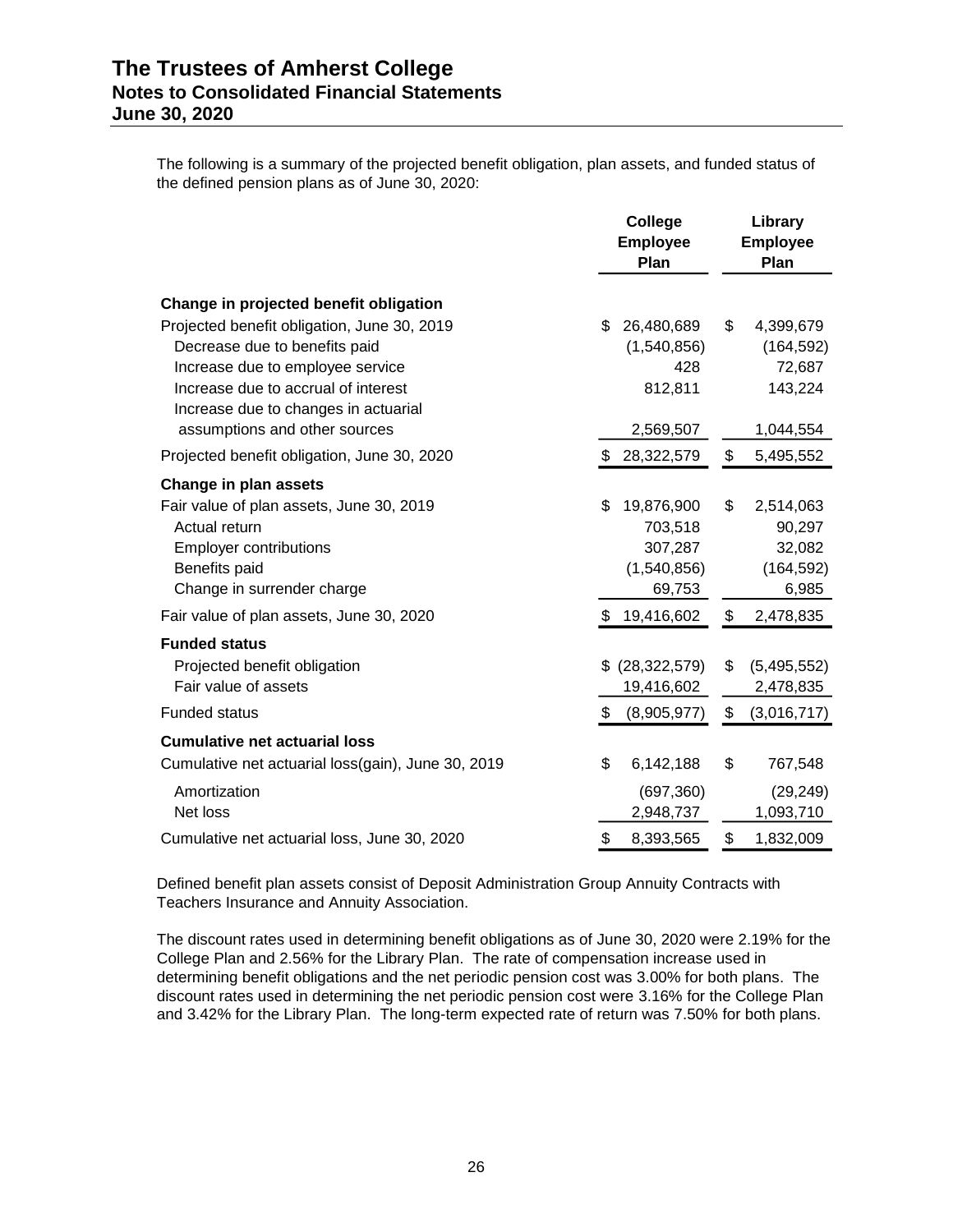The expected long-term rate of return on plan assets is determined by reviewing historical returns, taking into account current asset diversification between equity and fixed income investments. Current market factors such as inflation and interest rates are evaluated. The asset allocations at June 30, 2020 of the defined benefit plans were as follows:

|                   | <b>College Employee Plan</b> |             | <b>Library Employee Plan</b> |       |
|-------------------|------------------------------|-------------|------------------------------|-------|
| Equity securities | \$11,001,915                 | 57 % \$     | 1.401.633                    | 57%   |
| Fixed income      | 8,414,687                    | 43          | 1,077,202                    | 43    |
|                   | 19,416,602                   | $100 \%$ \$ | 2,478,835                    | 100 % |

The defined benefit plans' assets are valued using the same fair value hierarchy as the Institution's investments as described in Note 2, Investments.

The following table summarizes the Institution's fair values of investments by major type held by the defined benefit plans at June 30, 2020:

|                                          | <b>College Employee Plan</b> |                              |      |                             |     |                         |  |  |  |
|------------------------------------------|------------------------------|------------------------------|------|-----------------------------|-----|-------------------------|--|--|--|
|                                          | Level 1                      | Level <sub>2</sub>           |      | Level 3                     |     | Total                   |  |  |  |
| <b>Equity securities</b><br>Fixed income | \$<br>\$<br>۰.               | 11,001,915                   | \$   | $\blacksquare$<br>8,414,687 | \$  | 11,001,915<br>8,414,687 |  |  |  |
|                                          | \$<br>\$                     | 11,001,915                   | \$   | 8,414,687                   | S   | 19,416,602              |  |  |  |
|                                          |                              | <b>Library Employee Plan</b> |      |                             |     |                         |  |  |  |
|                                          | Level 1                      | Level 2                      |      | Level 3                     |     | Total                   |  |  |  |
| <b>Equity securities</b><br>Fixed income | \$<br>\$<br>$\sim$           | 1,401,633                    | - \$ | $\sim$<br>1,077,202         | -\$ | 1,401,633<br>1,077,202  |  |  |  |
|                                          | \$<br>\$<br>۰                | 1.401.633                    | \$   | 1,077,202                   | S   | 2,478,835               |  |  |  |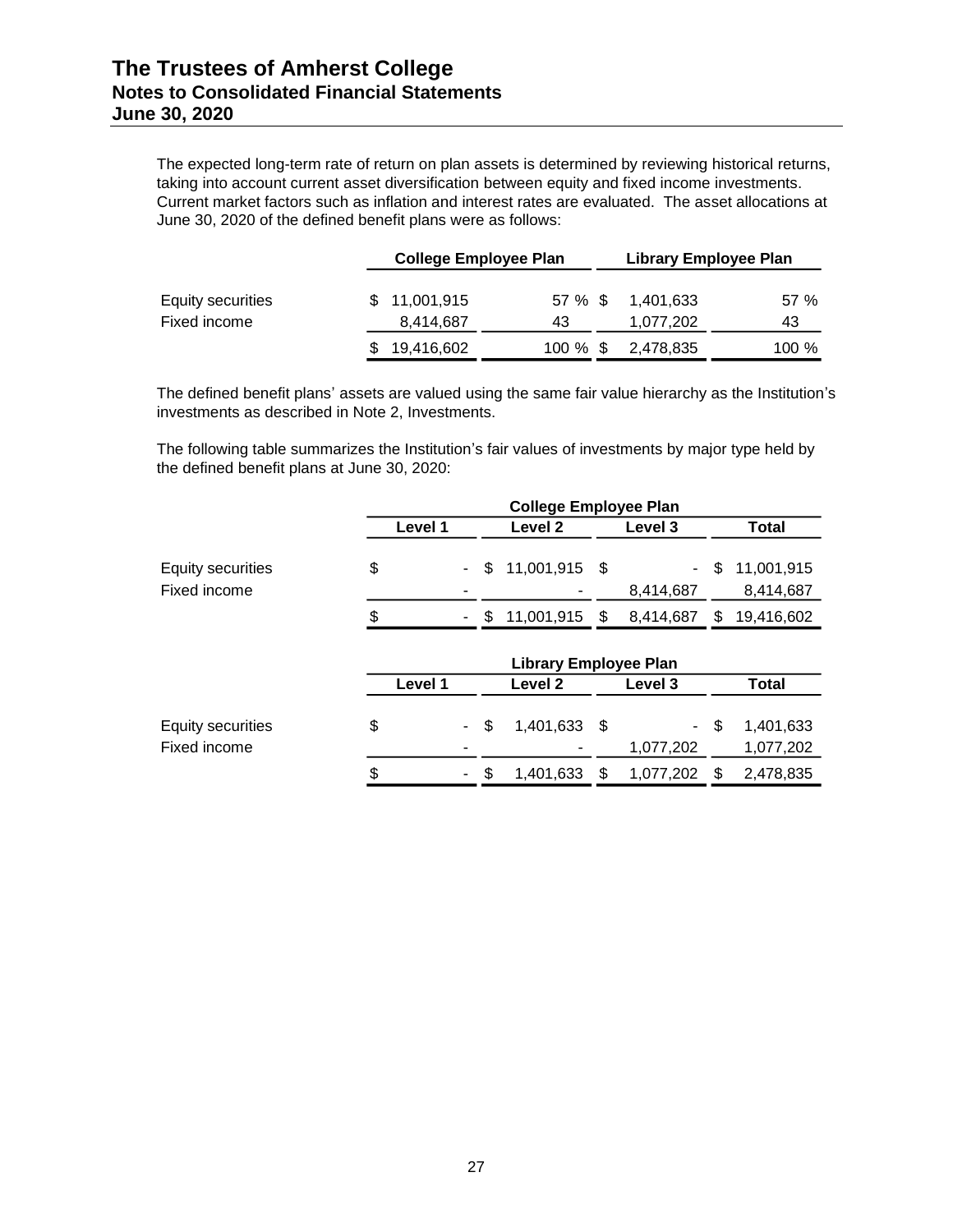The reconciliation of Level 3 total investments for the defined benefit plans as of June 30, 2020 is as follows:

|                                 |    | <b>Level 3 Fair Value Measurements</b> |    |                            |   |             |  |  |
|---------------------------------|----|----------------------------------------|----|----------------------------|---|-------------|--|--|
|                                 |    | College<br><b>Employee</b>             |    | Library<br><b>Employee</b> |   |             |  |  |
|                                 |    | <b>Plan</b>                            |    | <b>Plan</b>                |   | Total       |  |  |
| Beginning balance               | \$ | 9,626,822                              | \$ | 1.226.634                  | S | 10,853,456  |  |  |
| Interest income                 |    | 357,398                                |    | 44,868                     |   | 402,266     |  |  |
| Purchases, sales and other, net |    | (1,569,533)                            |    | (194,300)                  |   | (1,763,833) |  |  |
|                                 | S  | 8.414.687                              | S  | 1,077,202                  |   | 9.491.889   |  |  |

The equity securities account seeks a favorable long-term return through both appreciation of capital and investment income by investing primarily in a broadly diversified portfolio of common stocks. The account is divided into three segments. One segment is designed to track U.S. equity markets and invests in the Russell 3000 Index. Another segment contains stocks that are selected for their investment potential and the third segment invests in foreign stocks and other equity securities.

The fixed income account guarantees both principal and a specified interest rate. The account seeks to achieve the highest rate of return over long periods of time, within reasonable risk measures. Investments are held in funds which invest in publicly traded bonds, loans to business and industry, commercial mortgages, and income producing real estate.

The Institution expects the fiscal year 2021 contribution to be reasonably consistent with the current year. The following benefit payments, which reflect expected future service, are expected:

|           | College<br><b>Employee</b><br><b>Plan</b> |    |           |  |
|-----------|-------------------------------------------|----|-----------|--|
| 2021      | \$<br>1,787,000                           | \$ | 183,000   |  |
| 2022      | 1,612,000                                 |    | 209,000   |  |
| 2023      | 1,645,000                                 |    | 207,000   |  |
| 2024      | 1,659,000                                 |    | 214,000   |  |
| 2025      | 1,666,000                                 |    | 221,000   |  |
| 2026-2030 | 8,051,000                                 |    | 1,155,000 |  |
|           | \$<br>16,420,000                          | \$ | 2,189,000 |  |

The Institution offers a phased retirement program to faculty of the College. Faculty members may enter the program at any time between age 60 and 65. Upon entering the program, faculty members receive a reduced salary. Participants also receive stipends for part-time work which they can continue until age 70 when they fully retire. The Institution has recorded a liability for this program of approximately \$1,300,000 as of June 30, 2020. This program is funded on a cash basis as benefits are paid.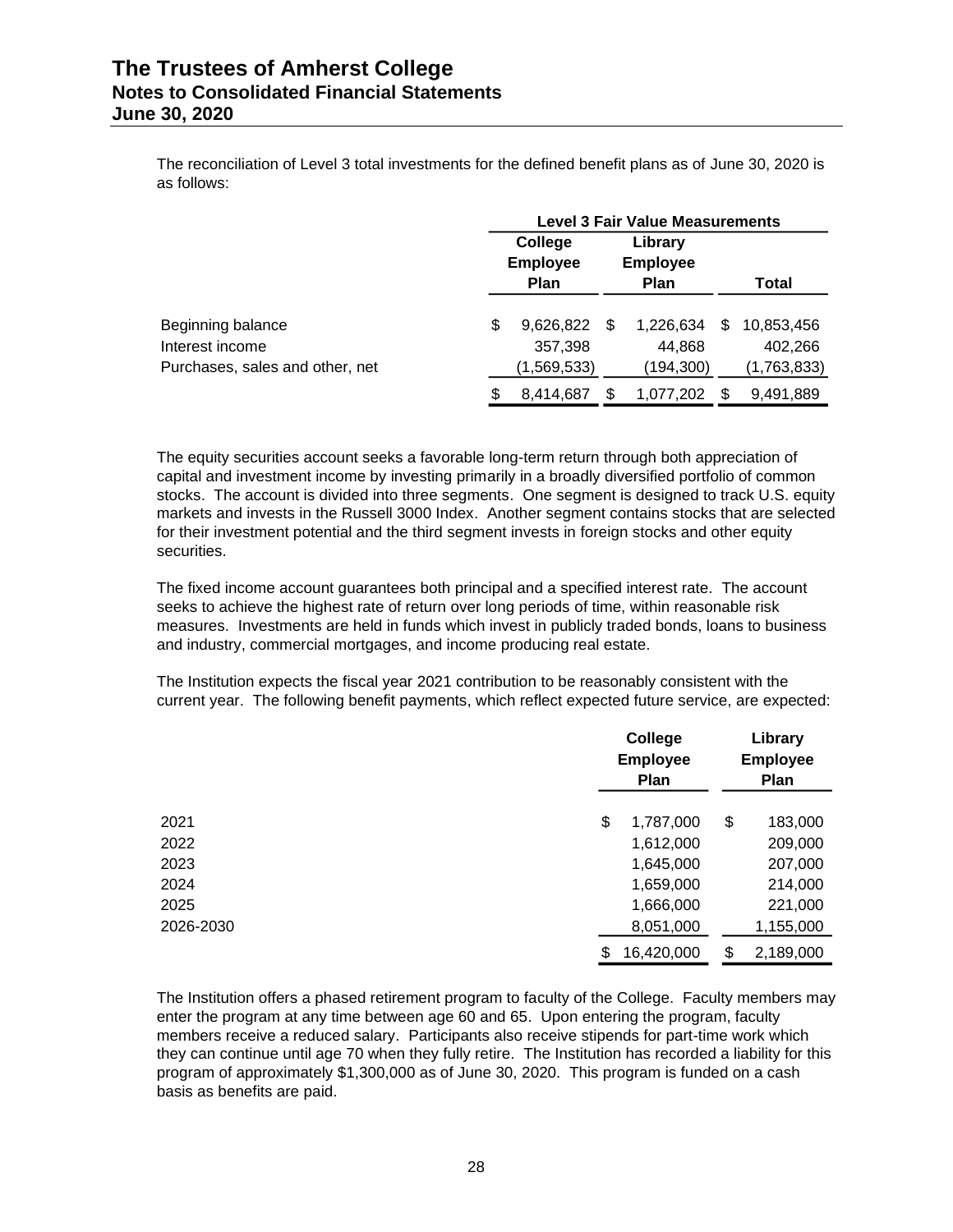# **10. Other Postretirement Benefits**

The Institution provides a defined benefit health insurance plan to eligible College employees employed before July 1, 2003 who have met certain age and service criteria. The Institution also provides a defined benefit health insurance plan to eligible Library employees and their dependents who have met certain age and service criteria. The Institution funds these plans on a cash basis as benefits are paid.

The Institution provides a defined contribution health program for the College employees that do not qualify for the defined benefit plan described above. Under this plan, each year eligible participants (regular, benefited employees) are entitled to a contribution based on 66.7% of the College's Medicare supplemental insurance cost and interest that is credited to a notional account. Eligibility for contributions begins at age 40 for a maximum of 25 years and vesting requires 10 years of service after the age of 40 and attainment of age 62 when retiring from the College.

The components of net periodic postretirement benefit cost for the Institution's plans as of June 30, 2020 were as follows:

|                                          |   | College<br><b>Employee</b><br><b>Plan</b> |   | Library<br><b>Employee</b><br><b>Plan</b> |  |  |
|------------------------------------------|---|-------------------------------------------|---|-------------------------------------------|--|--|
| Service cost<br>Interest cost            | S | 1.461.320<br>1,786,833                    | S | 226,264<br>208,571                        |  |  |
| Amortization of actuarial loss           |   | 534,497                                   |   | 8,547                                     |  |  |
| Net periodic postretirement benefit cost |   | 3,782,650                                 |   | 443,382                                   |  |  |

The changes other than net periodic postretirement benefit cost for the Institution's plans as of June 30, 2020 were as follows:

|                                                               | College<br><b>Employee</b><br>Plan |                        |   | Library<br><b>Employee</b><br><b>Plan</b> |
|---------------------------------------------------------------|------------------------------------|------------------------|---|-------------------------------------------|
| Actuarial loss (gain)<br>Amortization of unrecognized amounts | S                                  | 1.400.606<br>(534,497) | S | (367, 669)<br>(8, 547)                    |
| Net periodic postretirement benefit cost                      | S                                  | 866,109                |   | (376, 216)                                |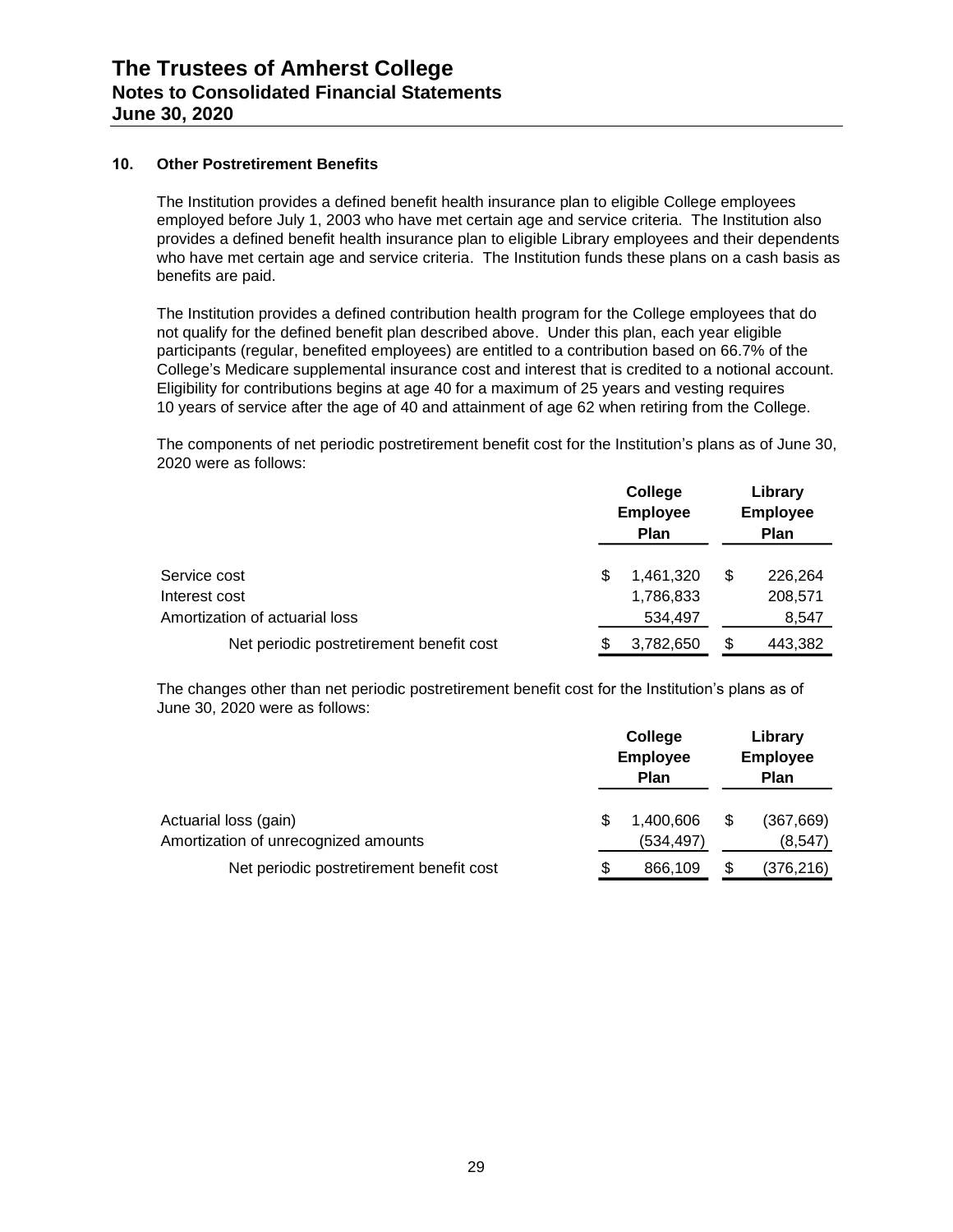The following provides a reconciliation of the accumulated benefit obligation, plan assets and funded status of the plans:

|                                                          | College              |      | Library         |  |  |
|----------------------------------------------------------|----------------------|------|-----------------|--|--|
|                                                          | <b>Employee</b>      |      | <b>Employee</b> |  |  |
|                                                          | Plan                 |      | Plan            |  |  |
| Change in accumulated postretirement benefit obligation: |                      |      |                 |  |  |
| Benefit obligation, June 30, 2019                        | \$<br>58,921,693     | \$   | 7,168,338       |  |  |
| Service cost                                             | 1,461,320            |      | 226,264         |  |  |
| Interest cost                                            | 1,786,833            |      | 208,571         |  |  |
| Medicare Part D subsidy                                  | 142,608              |      |                 |  |  |
| Plan participants' contributions                         | 437,670              |      | 15,953          |  |  |
| Actuarial loss (gain), net                               | 1,400,606            |      | (367, 669)      |  |  |
| Benefits paid                                            | (2,318,288)          |      | (189, 704)      |  |  |
| Projected benefit obligation, June 30, 2020              | \$61,832,442         | - \$ | 7,061,753       |  |  |
| Change in plan assets:                                   |                      |      |                 |  |  |
| Fair value of plan assets, June 30, 2019                 | \$                   | \$   |                 |  |  |
| Employer contribution                                    | 1,738,010            |      | 173,751         |  |  |
| Plan participants' contributions                         | 437,670              |      | 15,953          |  |  |
| Medicare Part D subsidy                                  | 142,608              |      |                 |  |  |
| Benefits paid                                            | (2,318,288)          |      | (189,704)       |  |  |
| Fair value of plan assets, June 30, 2020                 | \$                   | \$   |                 |  |  |
| <b>Funded status:</b>                                    |                      |      |                 |  |  |
| Retirees and dependents                                  | $$$ (31,427,460) $$$ |      | (2,858,366)     |  |  |
| Actives fully eligible                                   | (2, 423, 877)        |      | (944, 426)      |  |  |
| Actives not fully eligible                               | (27,981,105)         |      | (3,258,961)     |  |  |
| Accumulated post retirement benefit obligation           | (61, 832, 442)       |      | (7,061,753)     |  |  |
| Fair value of plan assets                                |                      |      |                 |  |  |
| <b>Funded status</b>                                     | \$ (61,832,442)      | - \$ | (7,061,753)     |  |  |

As of June 30, 2020, the College Plan had a cumulative net actuarial loss of approximately \$15,900,000. The Library Plan had a cumulative net actuarial loss of approximately \$1,400,000. In fiscal year 2021 the College and Library have an expected amortization from net assets without donor restrictions into net periodic benefit of approximately \$1,051,000 and \$53,000, respectively.

Included in actuarial loss, net for the College Plan and Library Plan are losses from assumption changes in the discount rate amounting to approximately \$6,932,000 and \$770,000, respectively, and offset by other gains including a mortality gain of approximately \$930,000 and \$58,000 for the College Plan and Library Plan, respectively. Additionally, the College Plan had a benefit payment gain against actuarial assumptions of approximately \$210,000, while the Library Plan had a gain of approximately \$18,000.

Changes other than net periodic benefit cost include an actuarial loss of \$1,400,600 for the College Plan and a gain of \$368,000 for the Library Plan.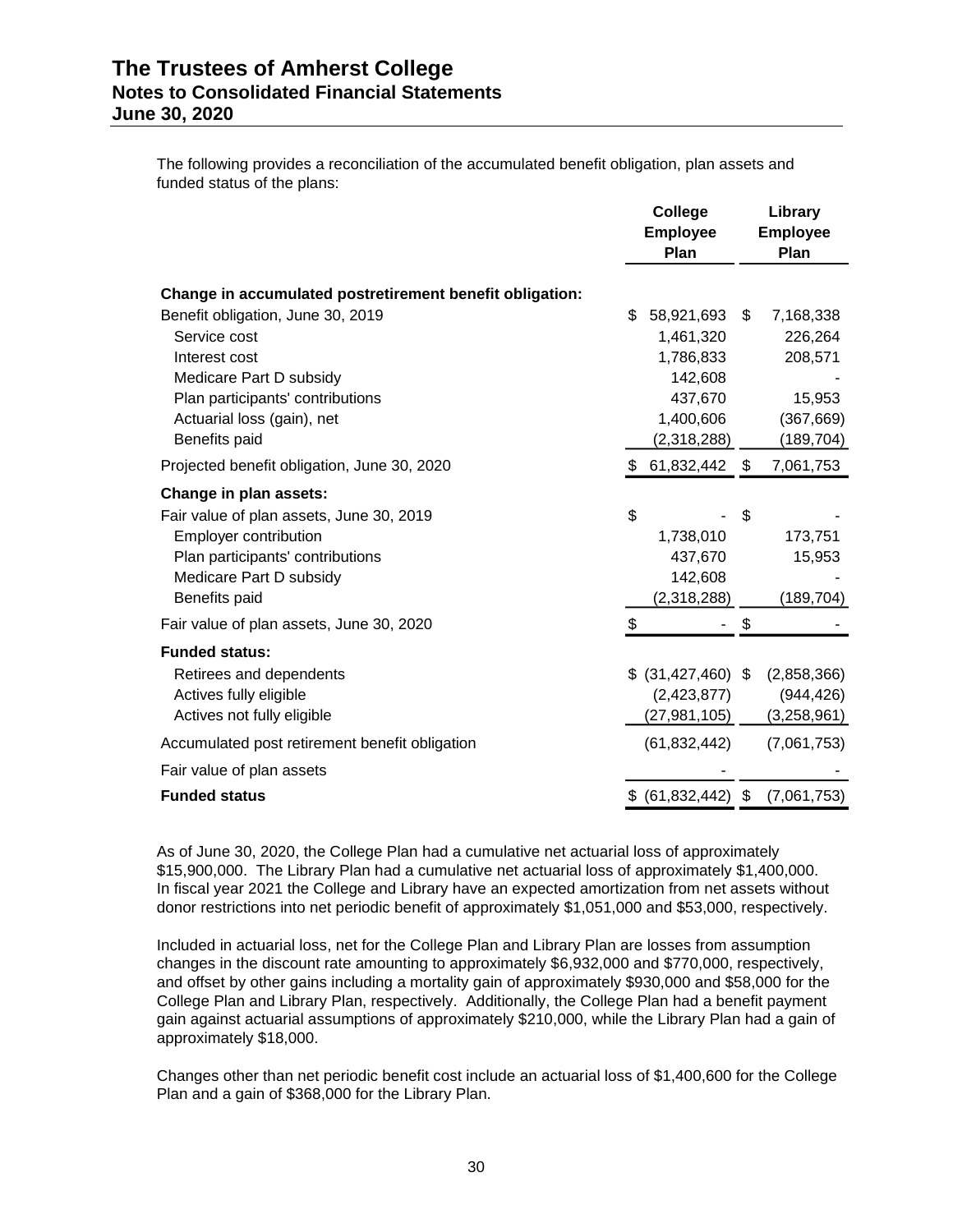The discount rate used in determining the accumulated postretirement benefit obligation as of June 30, 2020 for the College Plan was 2.48%. The discount rate for the Library Plan was 2.65% as of June 30, 2020.

The assumed health care cost trend rate used in measuring both plans' accumulated postretirement benefit obligations for participants not yet Medicare eligible was 8.00%. A trend rate of 5.00% was used for participants who are Medicare eligible in both plans. The ultimate trend rates for both plans declines gradually to 5.00% in fiscal year 2023. The discount rate used in determining the net periodic postretirement benefit cost for the fiscal year ending June 30, 2020, which is determined as of July 1, 2019, was 3.35% for the College Plan and 3.47% for the Library Plan.

Following is the effect of a change in the trend rates at June 30, 2020:

|                                                                                                                                     | College<br><b>Employee</b><br><b>Plan</b> |                             |     | Library<br><b>Employee</b><br><b>Plan</b> |
|-------------------------------------------------------------------------------------------------------------------------------------|-------------------------------------------|-----------------------------|-----|-------------------------------------------|
| Impact of 1% increase in health care cost trend<br>Interest cost plus service cost<br>Accumulated postretirement benefit obligation | \$                                        | 426,725<br>9,122,096        | \$. | 102,217<br>1,428,791                      |
| Impact of 1% decrease in health care cost trend<br>Interest cost plus service cost<br>Accumulated postretirement benefit obligation |                                           | (309, 597)<br>(7, 414, 348) |     | (75, 944)<br>(1, 153, 241)                |

The employer contributions in fiscal year 2021 are expected to approximately \$2,411,000 and \$180,000 for the College Employee Plan and Library Employee Plan, respectively.

The following benefit payments, which reflect expected future service, are expected:

|           | College<br><b>Employee</b><br><b>Plan</b> |    |           |  |
|-----------|-------------------------------------------|----|-----------|--|
| 2021      | \$<br>2,411,000                           | \$ | 180,000   |  |
| 2022      | 2,423,000                                 |    | 190,000   |  |
| 2023      | 2,524,000                                 |    | 197,000   |  |
| 2024      | 2,635,000                                 |    | 214,000   |  |
| 2025      | 2,632,000                                 |    | 260,000   |  |
| 2026-2030 | 15,009,000                                |    | 1,378,000 |  |
|           | \$<br>27,634,000                          | \$ | 2,419,000 |  |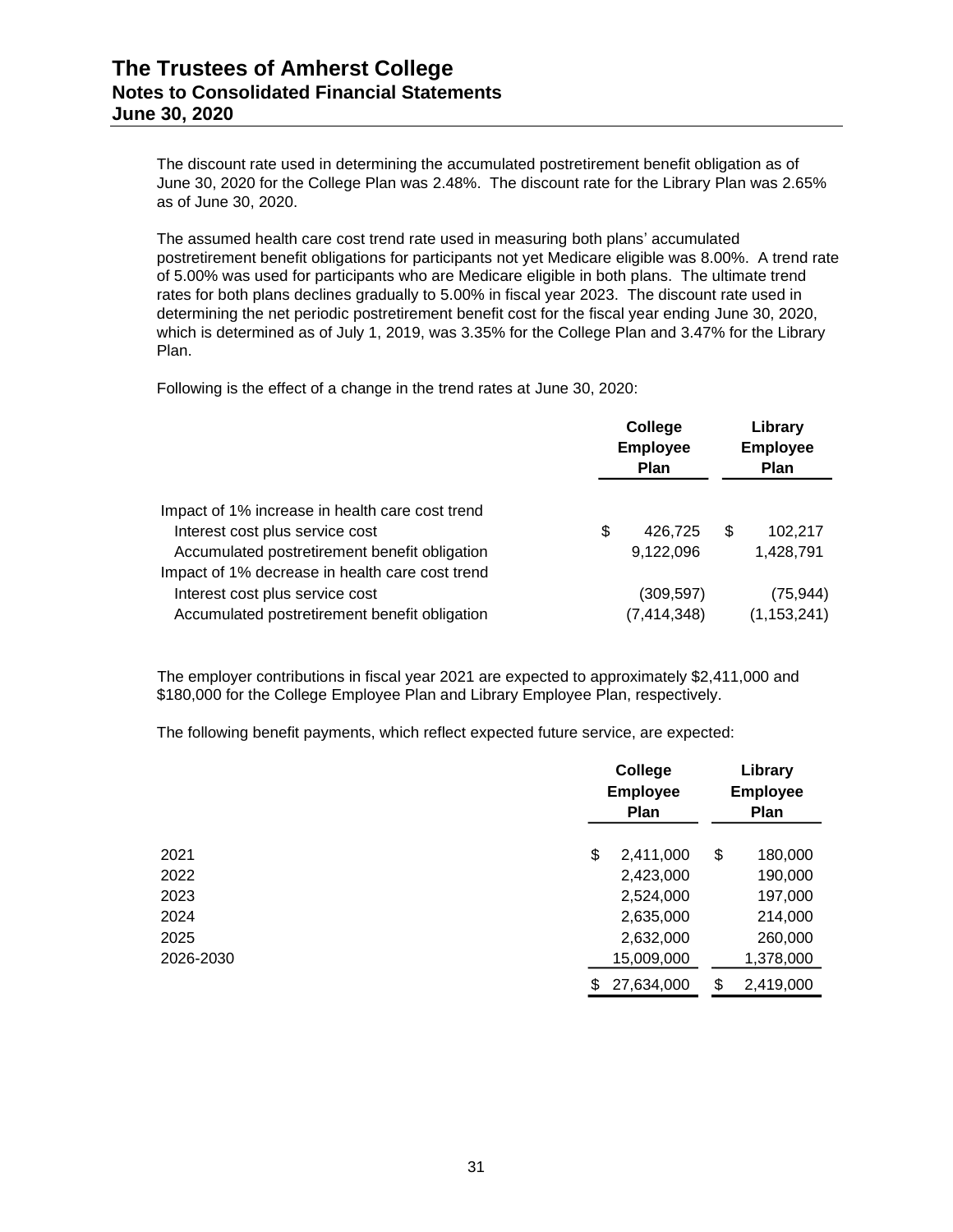# **11. Natural Expenses**

Expenses reported by functional classification on the consolidated statement of activities are summarized by expense type (natural classification) as follows:

|                                         | College    |    |                 |    |                          |     |              |     |                    |     |             |
|-----------------------------------------|------------|----|-----------------|----|--------------------------|-----|--------------|-----|--------------------|-----|-------------|
|                                         | Salaries   |    | <b>Benefits</b> |    | Interest                 |     | Depreciation |     | Other<br>Operating |     | Total       |
| <b>Operating expenses</b>               |            |    |                 |    |                          |     |              |     |                    |     |             |
| Instruction and academic programs       | 38.950.004 | \$ | 12.403.657      | \$ | 2.908.735                | \$  | 3.626.523    | \$  | 6.348.233          | \$  | 64,237,152  |
| Academic support                        | 9,681,015  |    | 2,893,515       |    | 4,775,312                |     | 3,485,245    |     | 6,871,821          |     | 27,706,908  |
| Student services                        | 17,881,485 |    | 5,668,957       |    | 2,428,592                |     | 2,595,821    |     | 8,106,545          |     | 36,681,400  |
| Library                                 | 3,949,381  |    | 1,338,993       |    | 451,390                  |     | 836,344      |     | 4,169,189          |     | 10,745,297  |
| Research and public programs            | 1,463,420  |    | 269,330         |    |                          |     | 208,641      |     | 2,102,442          |     | 4,043,833   |
| Institutional support                   | 14,963,042 |    | 3,750,290       |    | 2,752,934                |     | 1,012,966    |     | 9,716,375          |     | 32,195,607  |
| Academic prizes, fellowships and awards |            |    |                 |    |                          |     |              |     | 1,803,133          |     | 1,803,133   |
| Auxiliary operations                    | 9,691,082  |    | 3,637,534       |    | 2.815.511                |     | 7,562,835    |     | 9,798,252          |     | 33,505,214  |
| Other                                   | 458,617    |    | 268,388         |    | 1,551,759                |     | 595,606      |     | 5,362,990          |     | 8,237,360   |
| <b>Total operating expenses</b>         | 97,038,046 |    | 30,230,664      |    | 17,684,233               |     | 19,923,981   |     | 54,278,980         |     | 219,155,904 |
| Nonoperating expenses                   |            |    |                 |    |                          |     |              |     |                    |     |             |
| Change in post-retirment benefits,      |            |    |                 |    |                          |     |              |     |                    |     |             |
| other than periodic benefit cost        | \$         | \$ | 1,379,476       | \$ | $\overline{\phantom{a}}$ | \$. |              | \$. |                    | \$. | 1,379,476   |
| Loss on disposal of assets              |            |    |                 |    |                          |     | 10,916,196   |     |                    |     | 10,916,196  |
| <b>Total nonoperating expenses</b>      |            |    | 1,379,476       | \$ |                          |     | 10,916,196   | \$  |                    |     | 12,295,672  |

|                                                                                                                                       |    | Library                             |    |                               |     |          |    |                              |    |                                     |    |                                     |
|---------------------------------------------------------------------------------------------------------------------------------------|----|-------------------------------------|----|-------------------------------|-----|----------|----|------------------------------|----|-------------------------------------|----|-------------------------------------|
|                                                                                                                                       |    | <b>Salaries</b>                     |    | <b>Benefits</b>               |     | Interest |    | Depreciation                 |    | Other<br>Operating                  |    | Total                               |
| <b>Operating expenses</b><br>Instruction and academic programs<br>Library<br>Research and public programs                             | S  | 1.162.395<br>2.127.830<br>2,126,046 | \$ | 313.238<br>703.424<br>622.977 | \$  | 63.263   | \$ | 45.010<br>603.329<br>103.428 | S  | 1.377.987<br>2.624.955<br>2.459.748 | \$ | 2,898,630<br>6.122.801<br>5,312,199 |
| Institutional support<br><b>Total operating expenses</b>                                                                              |    | 3.657.254<br>9,073,525              |    | 1.370.626<br>3.010.265        |     | 63,263   |    | 205.898<br>957,665           |    | 1.229.498<br>7,692,188              |    | 6,463,276<br>20,796,906             |
| Nonoperating expenses<br>Change in post-retirment benefits,<br>other than periodic benefit cost<br><b>Total nonoperating expenses</b> | \$ | $\overline{\phantom{0}}$            | \$ | 487.803<br>487,803            | \$. | $\sim$   | \$ | $\overline{\phantom{a}}$     | \$ |                                     | \$ | 487.803<br>487,803                  |

Certain expenses have been allocated to functional areas based on the following:

Interest – by bond issue, by underlying use of original funding.

Depreciation – by square footage, by functional nature of building use.

Operation and maintenance of plant – by square footage, by functional nature of building use.